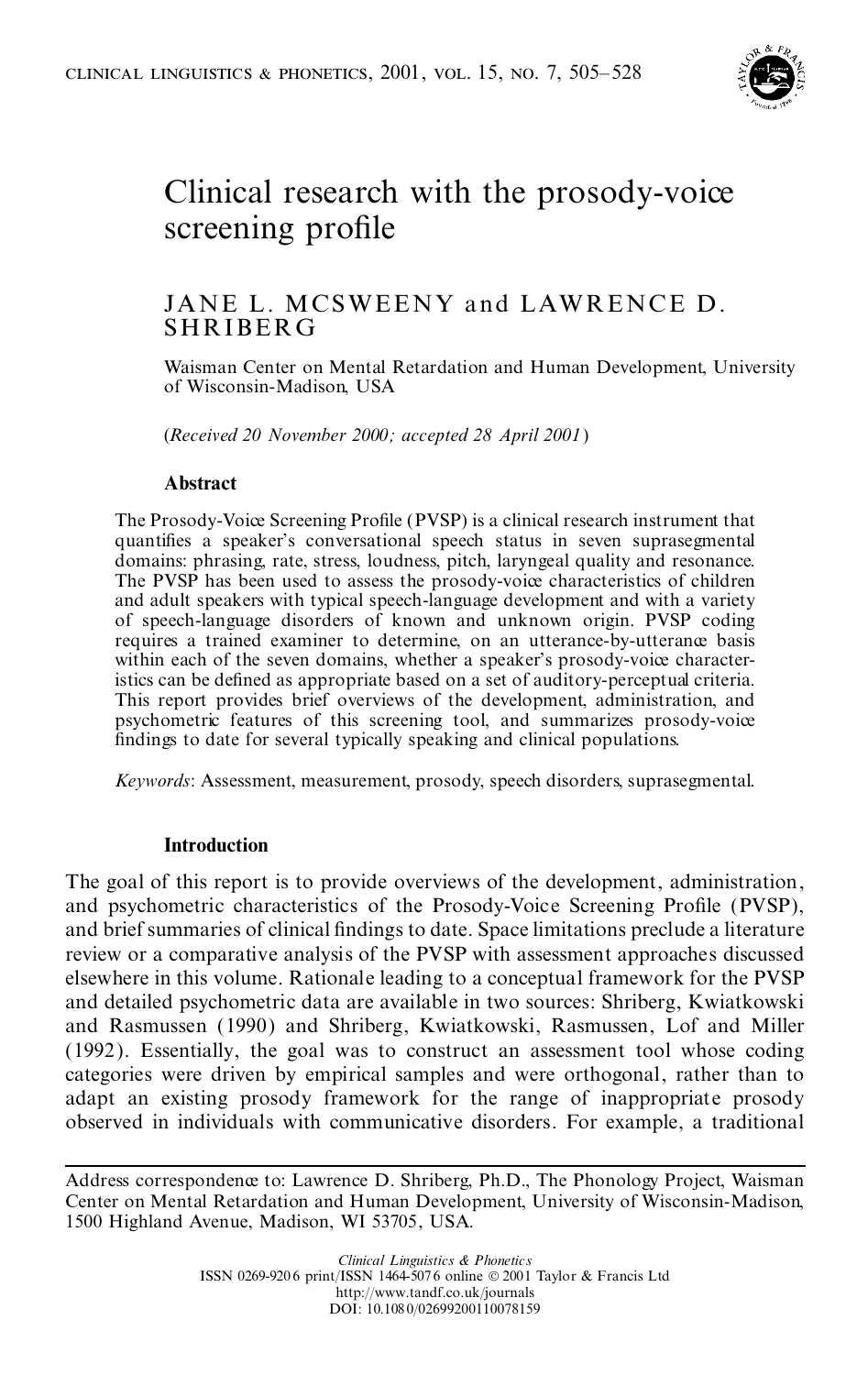prosody term such as intonation was found to embrace a complex of interdependent prosodic and vocal behaviours, rather than a single prosodic or vocal behaviour that could be operationally defined and reliably coded for quantitative analysis. For this reason, many of the classificatory terms used in the PVSP, as well as the codes they subsume, may appear somewhat unconventional relative to prosody traditions in descriptive linguistics.

For the interested reader, copies of a technical report that includes PVSP reference data can be downloaded at http://www.waisman.wisc.edu/phonology/. Copies of the PVSP training manual and training tapes are also freely available to clinical investigators on request at this site.

## *Sample PVSP Output*

It is useful to begin with an illustration of PVSP data. Figure 1 is a sample of the four-panel Prosody-Voice Screening Profile produced by the PVSP software (Shriberg, Allen, McSweeny and Wilson, 2000). The data shown in figure 1 were obtained from conversational speech samples from four groups of children whose speech histories were classified as typical speech-sound acquisition (group A, circles), speech delay of unknown origin (group B, squares), speech delay suspected to be associated with developmental psychosocial involvement (group C, triangles), and speech delay associated with suspected apraxia of speech (group D, diamonds). As shown in the upper left panel (panel  $A$ ) in figure 1, the PVSP procedure provides



Figure 1. *Sample Prosody-Voice Screening ProWle from children in four clinical populations.*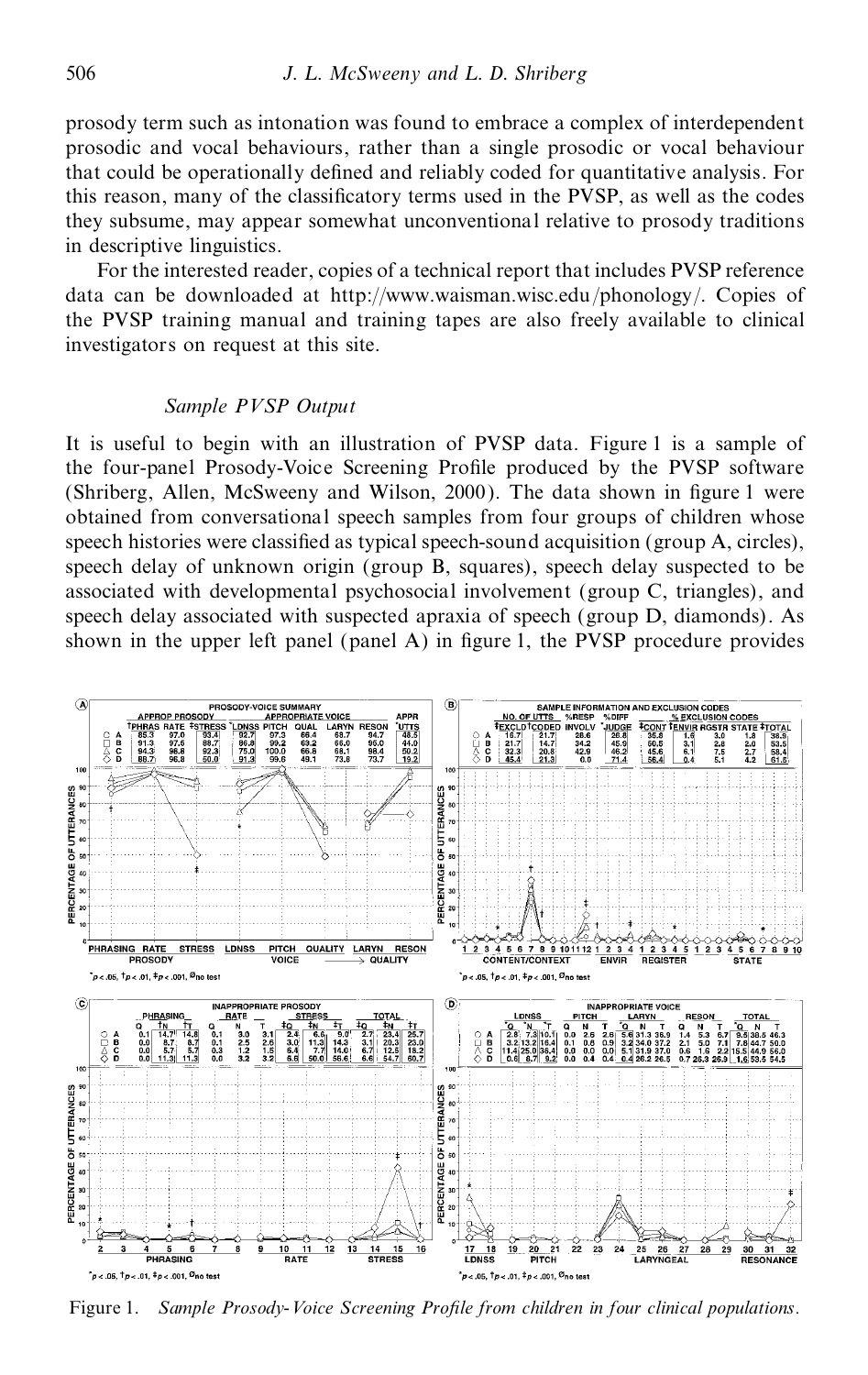quantitative information on the percentage of utterances judged to meet specified perceptual criteria for the construct of appropriate prosody in three domains (phrasing, rate, stress) and appropriate voice in four domains (loudness, pitch, laryngeal quality, resonance quality). For some applications, data on a combined category termed quality (laryngeal and resonance) have been useful, but these two domains are generally treated separately. Figure 1 also provides descriptive information on 31 exclusion codes that profile a speaker's paralinguistic behaviours and other information relevant to prosody-voice coding (panel B), and on 31 inappropriate prosody-voice codes within the seven prosody-voice domains (panels C and D). The key for the 31 exclusion codes and the 31 prosody-voice codes is shown in figure 2. Additional output termed the `detailed report' (not shown) provides, for each of the variables in figure 1, descriptive and inferential statistical information that aid in interpretation of the data for clinical and research questions.

As evident in the sample numeric and graphic data in figure 1, the prosody-voice characteristics of children in these four groups differ significantly on at least one prosody-voice variable in each of the panels. In this illustration the inferential statistic selected from the program options to test for between-group differences was the nonparametric Kruskal-Wallis statistic (Siegel and Castellan, 1988). Beginning with panel A, notice that there are several statistically significant between-group findings (unadjusted for multiple comparisons). Two notable group differences, for example, are the lowered average appropriate stress percentages for children in group D (suspected apraxia of speech) and the lowered average appropriate loudness percentages for children in group C (suspected psychosocial involvement), compared to the average percentages of appropriate utterances in these two domains for children in each of the other groups. The code-level sources of these two differences are indicated in panel C and panel D, respectively. The lowered average stress percentages for children in group D appear to be primarily due to one particular inappropriate stress code, PV15: Excessive/Equal/Misplaced Stress (see figure 2). The lowered average loudness percentages for children in group C appear to be due exclusively to one of the two inappropriate loudness codes: PV17: Too Soft. We will later consider clinical-research implications of findings such as these.

The sample output in figure 1 provides data on many other prosody-voice variables that have been used to describe individual and grouped speakers. For example, the last column in the numeric (top) section of panel A indicates the percentage of utterances in the sample in which all seven prosody-voice variables were judged appropriate. Notice that, among the four groups of speakers in this comparison, children in group D (suspected apraxia of speech) had significantly fewer utterances coded as completely appropriate (19.2%) compared to the percentage of utterances coded as completely appropriate for the typically speaking children in group A (48.5%), the children with speech delay of unknown origin in group B (44.0%), or the children with speech delay and suspected developmental psychosocial involve ment in group C (50.2%). Notice too that even children with typical speech develop ment (group A) may have conversational speech samples that meet criteria for inappropriate phrasing and/or inappropriate laryngeal quality (to be defined later).

## **Development of the PVSP**

In the 1980s a number of clinical-research procedures were developed to quantify phonetic and phonological aspects of a speaker's segmental development and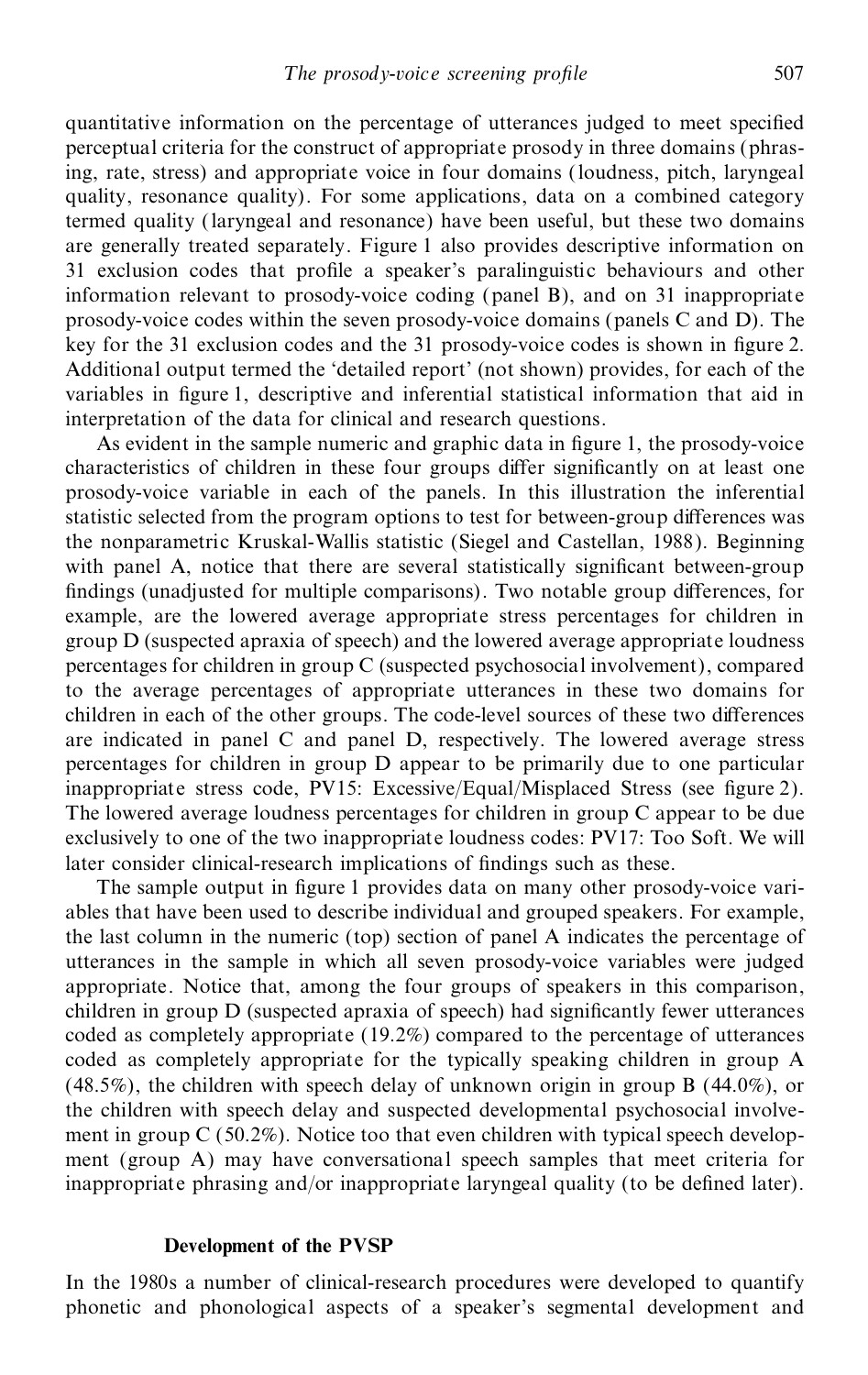performance (cf. Bernthal and Bankson, 1998). The development of the PVSP during this active period in child phonology arose from the need for parallel information on speakers' prosody and voice characteristics. One early finding supporting this need was that for children with speech-sound disorders of unknown origin, supraseg mentals were rated the fifth most important factor (after intelligibility, age, articulation, and language) contributing to perceived severity of involvement (Shriberg and Kwiatkowski, 1982a). Associated analyses indicated that although Percentage of Consonants Correct (PCC) values were significantly associated with a speaker's severity ratings by trained speech-language pathologists, inappropriate supraseg mentals played a major role in accounting for certain speakers rated more severely impaired than predicted by their PCC (i.e., segmental) scores.

Our earliest attempts to quantify the suprasegmental status of children with speech-sound disorders of unknown origin yielded ordinal estimates based on the percentages of utterances judged inappropriate in prosody or voice features (e.g., Shriberg and Kwiatkowski, 1982a, 1982b; Shriberg, Kwiatkowski, Best, Hengst and Terselic-Weber, 1986). Rather than describe or rate the severity of a speaker's prosody using any of the descriptive-linguistic frameworks available at that time, the goal in these early studies was to code the utterance-by-utteranc e frequency of occurrence of a speaker's inappropriate prosody-voice behaviours relative to normative age and gender expectations. For each of the seven prosody-voice domains shown in figure 1, a conversational speech sample was classified into the following ordinal polychotomy: 0 if prosody-voice was considered typical (no inappropriate utterances), 1 if questionable (10–15% utterances) and 2 if involved (more than 15% inappropriate utterances). Scoring guidelines for the construct of inappropriate were fairly general, relying primarily on an examiner's clinical experience with children of the ages studied. Not surprisingly, coding agreement for this system was not high: mean interjudge and intrajudge agreement percentages across the seven variables were 67% and 77%, respectively (Shriberg and Kwiatkowski, 1982b).

A second version of the PVSP was developed to meet the needs of a study to describe the prosody-voice characteristics of adult speakers with mental retardation (Shriberg and Widder, 1990). Because inappropriate suprasegmentals and paralin guistic behaviours were frequently noted as barriers to social-vocational adjustment for speakers with mental disability, we were particularly interested in quantifying the utterance-by-utteranc e frequency of occurrence of such behaviours in these individuals. Descriptors were developed to cover the range of inappropriate prosody voice and paralinguistic behaviours heard in samples of typical and atypical speakers, procedures for speech sampling were standardized, and guidelines were developed for each coding decision.

The third version of the PVSP was developed over an approximately 3-year period from 1987 to 1989, with the project proceeding in five phases. First, several hundred audio-taped speech samples of children and adult speakers representing ten clinical populations were collected and reviewed. Next, the prosody and voice involvements observed in this database were used to elaborate the form and content of the prior prosody-voice screening procedure. Psychometric studies (some of which are summarized in Appendix B) were then completed. During the fourth phase training materials were constructed, including a detailed manual, audiocassette training tapes, and a set of scoring forms. Finally, the procedure was assessed and fieldtested in a number of validity, reliability and efficiency studies.

The fourth and current version of the PVSP, which includes software for data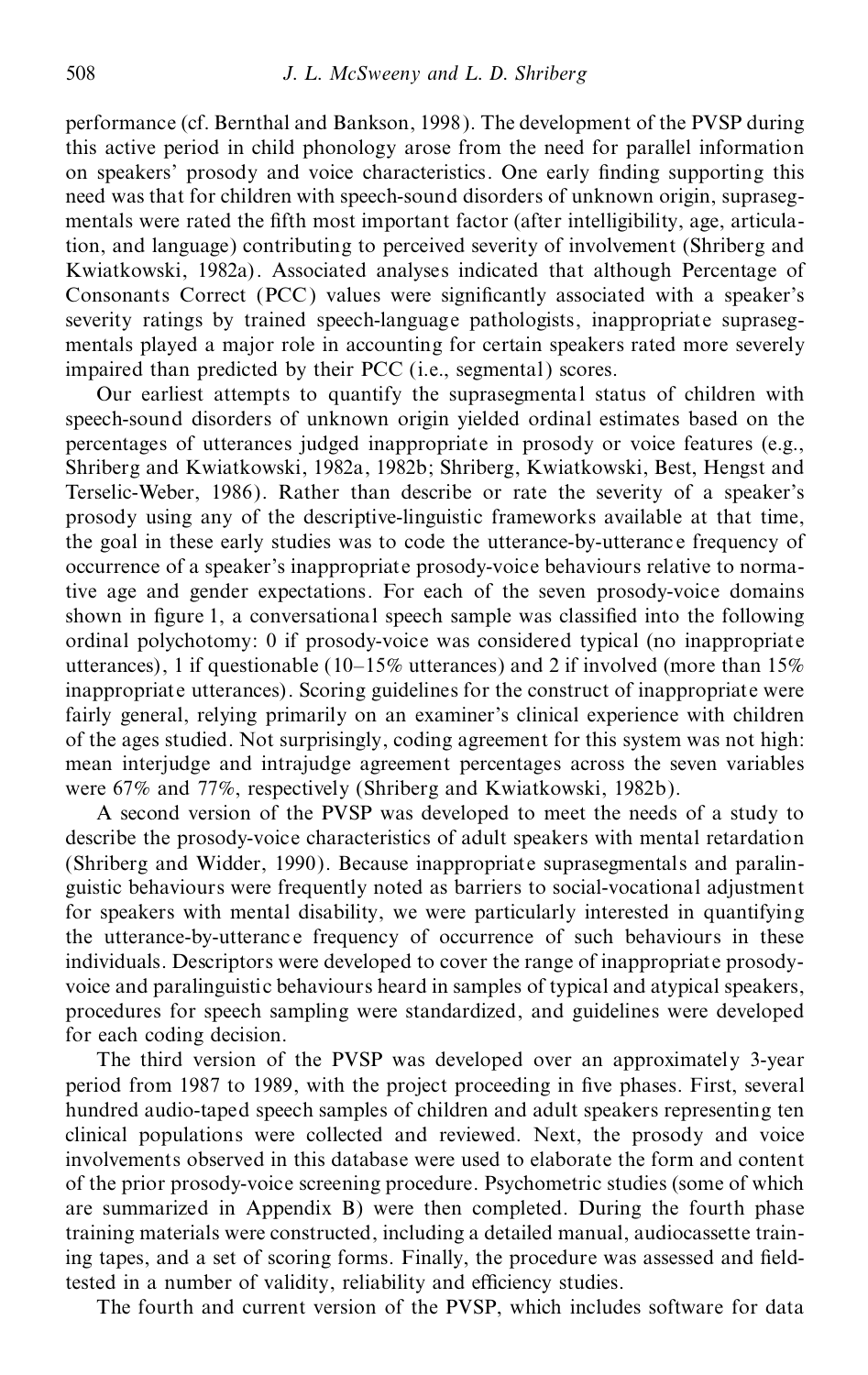entry and analysis, evolved from computer programming completed during the last two decades, with enhancements continuing to the present. Mainframe, minicom puter, and currently microcomputer platforms for the PVSP have been integrated within a continually evolving suite of programs for research in child speech disorders (Shriberg, 1986; Shriberg, Allen *et al*., 2000; Shriberg and Nockerts, 1982). The output shown in figure 1 illustrates the type of computer-assisted prosody-voice data currently available to the user, including options for a variety of single-subject and group comparisons, parametric and nonparametric inferential statistical tests and publication-ready graphic formats. The detailed report noted previously provides additional statistical information, such as distributional data for each variable.

For the interested reader, Appendix A and Appendix B provide, respectively, information on the administration and scoring of the PVSP and brief summaries of findings from psychometric studies. The information in Appendix B illustrates the challenge of developing valid, reliable, and time-efficient instruments to assess prosody-voice in a clinical-research setting. As with all other procedures that rely on auditory-perceptual methods and skills (see the useful review of issues and findings in Kent, 1996), the reliability of some levels of PVSP data may not be adequate when effect sizes are small. The next step in the evolution of this assessment task is to develop procedures for acoustics-assisted prosody-voice coding.

### **Some clinical research with the PVSP**

Tables 1 and 2 include summaries of findings from studies to date that have used the PVSP to describe and compare conversational speech samples from a number of speaker populations. Inclusion in one or both tables is based on how the data were reported in each of the citations. Both table 1 and table 2 include PVSP findings from speakers with typical speech development and Speech Delay (SD) of unknown origin. Table 1 also includes data sampled from speakers in several other clinical populations. The data entries for each of the seven prosody-voice domains in table 1 are the percentages (mean, standard deviation) of appropriate utterances for speakers in each of the 13 study samples. The data entries in table 2 are the percentage of speakers in each of the five study samples whose scores on each PVSP domain were classified as pass (90–100%), questionable pass (80–89.9%), or fail ( $\lt$ 80%). In both tables the study samples within each population are arranged by increasing age.

The following discussions highlight some comparative aspects of these data for each of the seven prosody-voice domains. All of the brief definitions and overviews of PVSP coding criteria are excerpted from the training manual (Shriberg *et al*., 1990), which henceforth is not cited. It is important to underscore that the training manual includes several pages of instruction for each inappropriate prosody-voice code, including detailed guidelines, contrastive audio-taped exemplars, and graded (i.e., increasingly challenging) practice items.

## *Phrasing*

#### *Definition and coding criteria*

The PVSP defines an utterance with appropriate phrasing as 'a flow of word and phrase groups that is appropriate for the speaker's age, emotional state, and the intended propositional content.' Phrasing behaviours considered to be appropriate include repetitions of entire phrases (more than one word), revisions of entire words,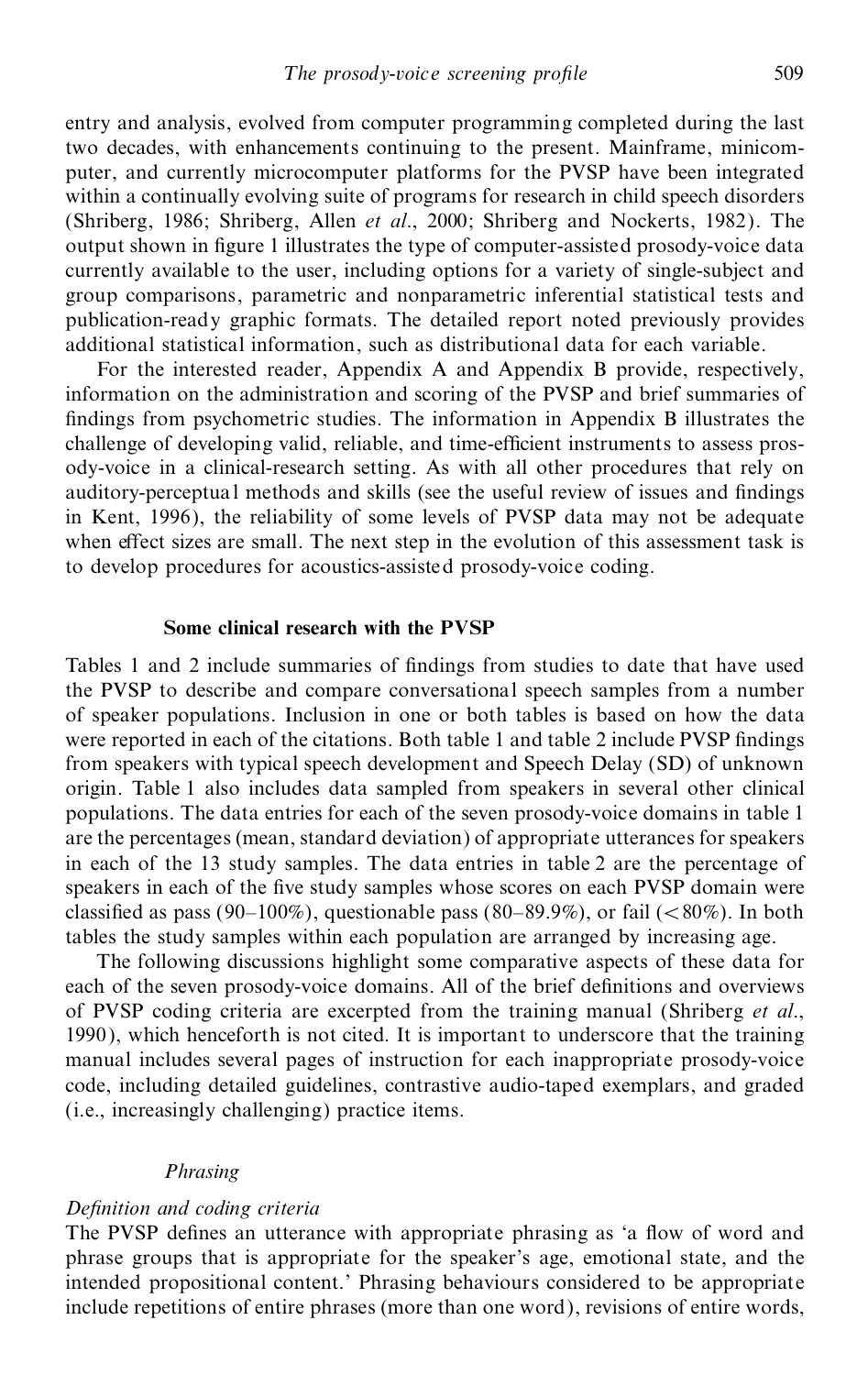## **Exclusion Codes**

|                                                                                    | <b>Content/Context</b>                                                                                                                                                                                                                     |                      | <b>Environment</b>                                                                                    |                                          | Register                                                                                         |                                                           | <b>States</b>                                                                                                                  |
|------------------------------------------------------------------------------------|--------------------------------------------------------------------------------------------------------------------------------------------------------------------------------------------------------------------------------------------|----------------------|-------------------------------------------------------------------------------------------------------|------------------------------------------|--------------------------------------------------------------------------------------------------|-----------------------------------------------------------|--------------------------------------------------------------------------------------------------------------------------------|
| C1<br>C <sub>2</sub><br>C <sub>3</sub><br>C4<br>C5<br>C6<br>C7<br>C8<br>C9<br>C11. | Automatic Sequential<br>Back Channel/Aside<br>Don't Know<br>Imitation<br>Interruption/Overtalk<br>Not 4 (+) Words<br>Only One Word<br>Only Person's Name<br>Reading<br>C10 Singing<br>Second Repetition<br>C12 Too Many<br>Unintelligibles | E1<br>E2<br>E3<br>E4 | Interfering Noise<br>Recorder Wow/Flutter<br>Too Close to<br>Microphone<br>Too Far from<br>Microphone | R1<br><b>R2</b><br>R3<br>R4<br><b>R5</b> | <b>Character Register</b><br>Narrative Register<br>Negative Register<br>Sound Effects<br>Whisper | S1<br>S2<br>S3<br>S4<br>S5<br>S6<br>S7<br>S8<br>S9<br>S10 | Belch<br>Cough/Throat Clear<br>Food in Mouth<br>Hiccup<br>Laugh<br>Lip Smack<br>Body Movement<br>Sneeze<br>Telegraphic<br>Yawn |

## **Prosody-Voice Codes**

## Prosodv

|                            | Phrasing                                                                                                                                                                                                             |                     | Rate                                                                                        |                      | <b>Stress</b>                                                                                                                                     |
|----------------------------|----------------------------------------------------------------------------------------------------------------------------------------------------------------------------------------------------------------------|---------------------|---------------------------------------------------------------------------------------------|----------------------|---------------------------------------------------------------------------------------------------------------------------------------------------|
| 2<br>3<br>4<br>5<br>6<br>8 | Appropriate<br>Sound/Syllable Repetition<br>Word Repetition<br>Sound/Syllable and Word<br>Repetition<br>More than One Word Repetition<br>One Word Revision<br>More than One Word Revision<br>Repetition and Revision | 9<br>10<br>11<br>12 | Appropriate<br>Slow Articulation/Pause Time<br>Slow/Pause Time<br>Fast<br>Fast/Acceleration | 13<br>14<br>15<br>16 | Appropriate<br>Multisyllabic Word Stress<br><b>Reduced/Equal Stress</b><br>Excessive/Equal/Misplaced<br><b>Stress</b><br>Multiple Stress Features |

## **Voice**

|          | Loudness                    |                      | <b>Pitch</b>                                                                           |                                        | Quality                                                                                                                                        |                |                                                   |
|----------|-----------------------------|----------------------|----------------------------------------------------------------------------------------|----------------------------------------|------------------------------------------------------------------------------------------------------------------------------------------------|----------------|---------------------------------------------------|
|          |                             |                      |                                                                                        |                                        | <b>Laryngeal Features</b>                                                                                                                      |                | <b>Resonance Features</b>                         |
| 17<br>18 | Appropriate<br>Soft<br>Loud | 19<br>20<br>21<br>22 | Appropriate<br>Low Pitch/Glottal Fry<br>Low Pitch<br>High Pitch/Falsetto<br>High Pitch | 23<br>24<br>25<br>26<br>27<br>28<br>29 | Appropriate<br>Breathy<br>Rough<br>Strained<br>Break/Shift/Tremulous<br><b>Register Break</b><br>Diplophonia<br>Multiple Laryngeal<br>Features | 30<br>31<br>32 | Appropriate<br>Nasal<br>Denasal<br>Nasopharyngeal |

Figure 2. *Key for the codes used in the Prosody-Voice Screening Profile (PVSP).* 

occurrences of filler words ('um', 'uh', etc.), atypical breath groups, and nonphonemic sound productions. The six inappropriate phrasing codes include four codes that are used when the following repetitious behaviours occur (see figure 2): sound/ syllable repetitions (PV2), whole-word repetitions (PV3), one sound/syllable and one whole-word repetition in a single utterance (PV4), and multiple-word repetitions within an utterance (PV5). The remaining two inappropriate phrasing codes cover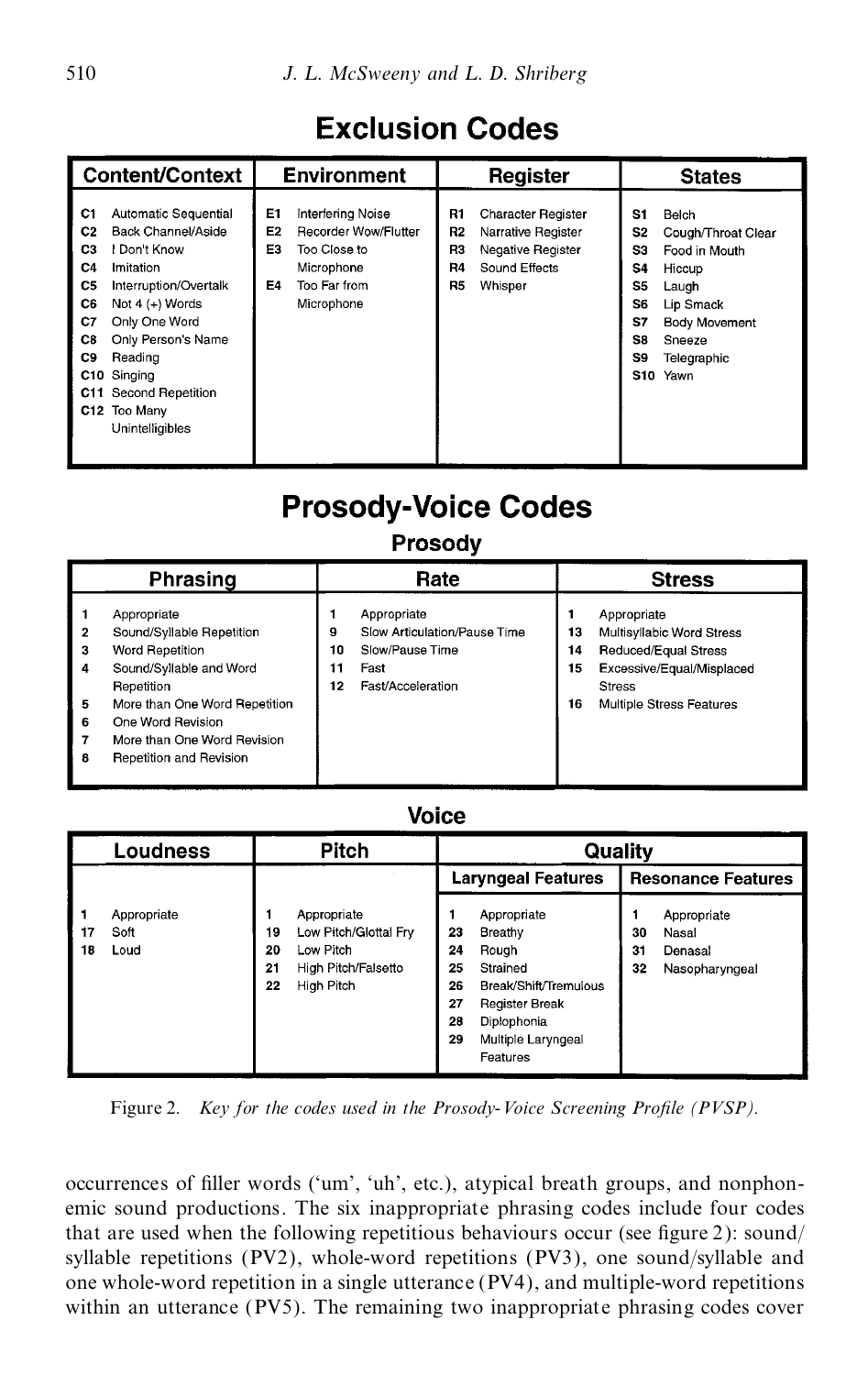single and multiple occurrences (PV6 and PV7, respectively) of part-word revisions within an utterance.

## *Typical speakers*

As found in reference studies of constructs similar to phrasing, such as for the construct of mazing (Miller and Chapman, 1992), typical speakers have a wide range of repetitions and revisions in their conversational speech. Indeed, increases in mean length of utterance and the complexity of language constructions can be accompanied by higher frequencies of repetitions and revisions. As a screening tool, the PVSP simply tabulates such behaviours, with greater than 20% occurrence on an utterance-by-utterance summative basis meeting criteria for fail. As with all screening tools, a fail indicates the need for additional examination of the data and/or additional testing, as might a questionable pass in some situations.

There is good agreement among the mean phrasing scores of the three groups of typical speakers in table 1, with child and adult speakers averaging in the question able range (mid 80%) and having similar standard deviations of approximately 10%. The two samples providing per-speaker phrasing data in table 2 are also in good agreement, with approximately 18% of speakers meeting criteria for fail  $\left( \langle 80\% \rangle \right)$  in both studies. Thus, children and adults with typical speech have repetitions and revisions in approximately 15%, or  $1-2$  of every 10, utterances, with nearly 20% of typical speakers having them on more than 1 of every 5 utterances. Once again, the task of the PVSP is to tabulate the utterance-by-utteranc e frequency of occurrence of behaviours such as repetitions and revisions, rather than to evaluate the clinical or social significance of such behaviours, which might vary greatly depending on the propositional importance and complexity of discourse.

## *Speech delay of unknown origin*

The means and standard deviations for phrasing scores for children with SD in table 1 are consistent among one another and with the data for typical speakers summarized above. As aggregated by child in table 2, however, the three estimates of the percentages of children meeting PVSP criteria for pass, questionable pass, and fail are notably different, possibly related to differences in sample size and composition, changing scoring criteria for the version of the PVSP available in 1986 versus the finalized version, and/or the reliability of the coders. From the last two perspectives, the phrasing data obtained from the largest sample of children using the most recent version of the PVSP (table 2; Shriberg, 1993; Shriberg, Austin, Lewis, McSweeny and Wilson, 1997; Shriberg and Kwiatkowski, 1994) are consid ered the best estimates of the percentages of children with inappropriate phrasing on more than  $20\%$  of their utterances. These data, reflecting the means and variance data reported for this same group of 64 children reported in table 1, indicate that approximately 90% of children with speech delay of unknown origin have appro priate or questionably appropriate phrasing. An interesting question for further examination in these data is the percentage of variance in these speech delayed children's phrasing scores that is accounted for by their speech involvement versus the percentage of variance associated with their language involvement.

## *Clinical populations*

PVSP findings have been reported for conversational samples obtained from several clinical populations, including a sample of 40 adults with mental retardation (MR),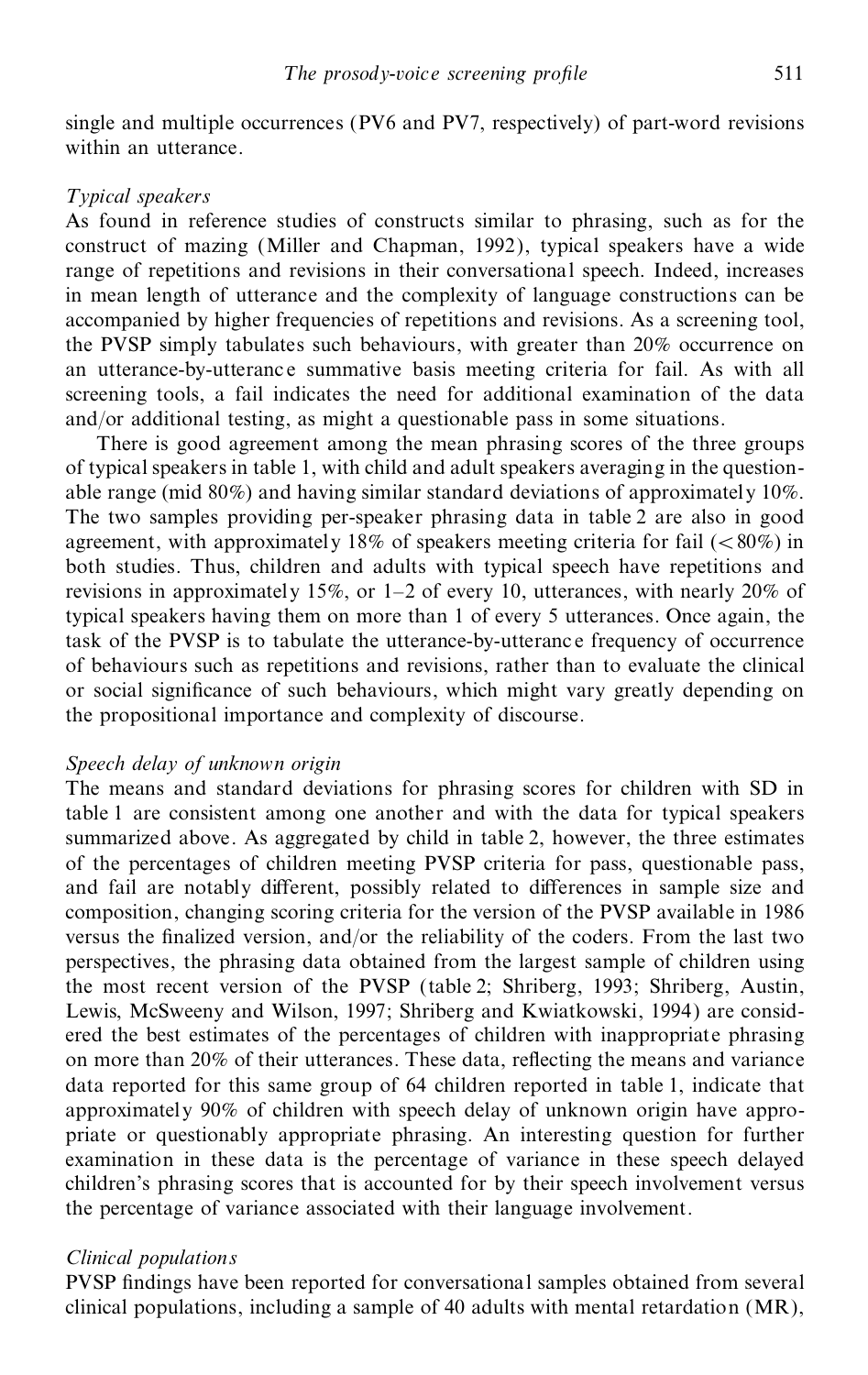| Table 1. PVSP research findings reported as the percentage of appropriate utterances (Mean, Standard Deviation) for each study sample |                      |                                                      |                 |               |                     |                 |                                           |                |                                         |                 |                                             |                       |                  |                      |                                    |                      |                                    |
|---------------------------------------------------------------------------------------------------------------------------------------|----------------------|------------------------------------------------------|-----------------|---------------|---------------------|-----------------|-------------------------------------------|----------------|-----------------------------------------|-----------------|---------------------------------------------|-----------------------|------------------|----------------------|------------------------------------|----------------------|------------------------------------|
|                                                                                                                                       |                      |                                                      |                 |               |                     | Prosody         |                                           |                |                                         |                 |                                             |                       | Voice            |                      |                                    |                      |                                    |
|                                                                                                                                       |                      | Age (yrs;mos)                                        |                 | Phrasing      |                     | Rate            |                                           | <b>Stress</b>  |                                         | Loudness        |                                             | Pitch                 |                  | Laryngeal<br>Quality |                                    | Resonance<br>Quality |                                    |
| Group                                                                                                                                 | $\mathbb{N}^{\circ}$ | Range                                                | z               | $\mathbb{Z}$  | $^{5D}$             | $\mathbb{Z}$    | <b>SD</b>                                 | $\mathbb{Z}$   | $^{5D}$                                 | $\mathbb{N}$    | $^{5D}$                                     | $\mathbb{N}$          | $^{5D}$          | $\mathbb{N}$         | $^{5D}$                            | Z                    | $^{5D}$                            |
| Shriberg and Kwiatkowski,<br>Typical Speech Acquisition<br>1994                                                                       |                      | $3 - 5$                                              | $\overline{71}$ | 87.7          | 9.4                 | 98.7            | 3.4                                       | 98.8           | 2.5                                     | 98.6            | 3.9                                         | 99.8                  | $\Xi$            | 87.2                 | 25.7                               | 94.0                 | 15.4                               |
| Shriberg, Paul et al., 2000<br>Shriberg et al., 1992                                                                                  | 26;5                 | $3-19$<br>10-30                                      | 115             | 88.3<br>86.3  | $\frac{10.2}{10.1}$ | 97.3            | 7.6                                       | 98.1           | 3.8                                     | 96.3<br>97.0    | $\begin{array}{c} 15.1 \\ 8.6 \end{array}$  | 99.5<br>94.6          | $2.9$<br>13.6    | 89.2<br>76.1         | 21.7                               | 94.3<br>98.1         | $15.7$<br>4.8                      |
| Speech Delay of Unknown Origin<br>Shriberg, 1993; Shriberg<br>and Kwiatkowski, 1994;                                                  | 4:3                  | $3;0-6;1$                                            | $\mathcal{O}$   | $\frac{1}{2}$ | 9.8                 | 99.2            | 2.2                                       | 94.2           | 11.6                                    | 91.2            | 11.8                                        | 99.5                  | 2.6              | $\overline{71.1}$    | 36.4                               | 95.9                 | 10.0                               |
| Shriberg et al., 1997b<br>Shriberg et al., 1992                                                                                       |                      | $3 - 19$                                             | 137             | 88.9          | 11.5                | 96.5            | 10.0                                      | 87.3           | 21.5                                    | 89.7            | 19.7                                        | 99.2                  | 3.9              | 75.3                 | 31.4                               | 83.4                 | 32.0                               |
| Clinical Populations<br>Apraxia                                                                                                       |                      |                                                      |                 |               |                     |                 |                                           |                |                                         |                 |                                             |                       |                  |                      |                                    |                      |                                    |
| Shriberg et al., 1997b<br>Shriberg et al., 1997a<br>Shriberg et al., 1997a<br>Shriberg et al., 1997b                                  | n 2 5 5<br>2 7 7 9 9 | $4;7-6;6$<br>$4;10-6;3$<br>$7;1-14;1$<br>$7;11-14;4$ | $\frac{1}{2}$   |               | 7.9528<br>7.9528    | 602300<br>88854 | $5.9$<br>$5.9$ $-1.5$<br>$-3.6$<br>$-1.5$ | 69418<br>53682 | r 4 - 4 -<br>2 4 2 1 - 7<br>2 4 2 1 - 7 | 323825<br>32885 | $8.5$<br>$23.7$<br>$3.1$<br>$8.0$<br>$10.0$ | $0.23808$<br>$0.3308$ | 0.9905<br>0.1101 | 10448<br>20448       | $3146$<br>$3638$<br>$372$<br>$372$ | 36686<br>46686       | 7.5.0.07<br>7.9.9.9.7<br>7.9.9.9.7 |
|                                                                                                                                       |                      |                                                      |                 |               |                     |                 |                                           |                |                                         |                 |                                             |                       |                  |                      |                                    |                      |                                    |
|                                                                                                                                       |                      |                                                      | $\Xi$           |               |                     |                 |                                           |                |                                         |                 |                                             |                       |                  |                      |                                    |                      |                                    |
| Odell and Shriberg, 2000                                                                                                              |                      | $50 - 81$                                            | $\vec{4}$       |               |                     |                 |                                           |                |                                         |                 |                                             |                       |                  |                      |                                    |                      |                                    |
|                                                                                                                                       |                      |                                                      |                 |               |                     |                 |                                           |                |                                         |                 |                                             |                       |                  |                      |                                    |                      |                                    |

 $\dot{\mathbf{r}}$ L Č  $\overline{A}$ f.  $\ddot{ }$ ŕ, નં 4 . DI/CD  $T_0 h l_0$  1

 $\overline{a}$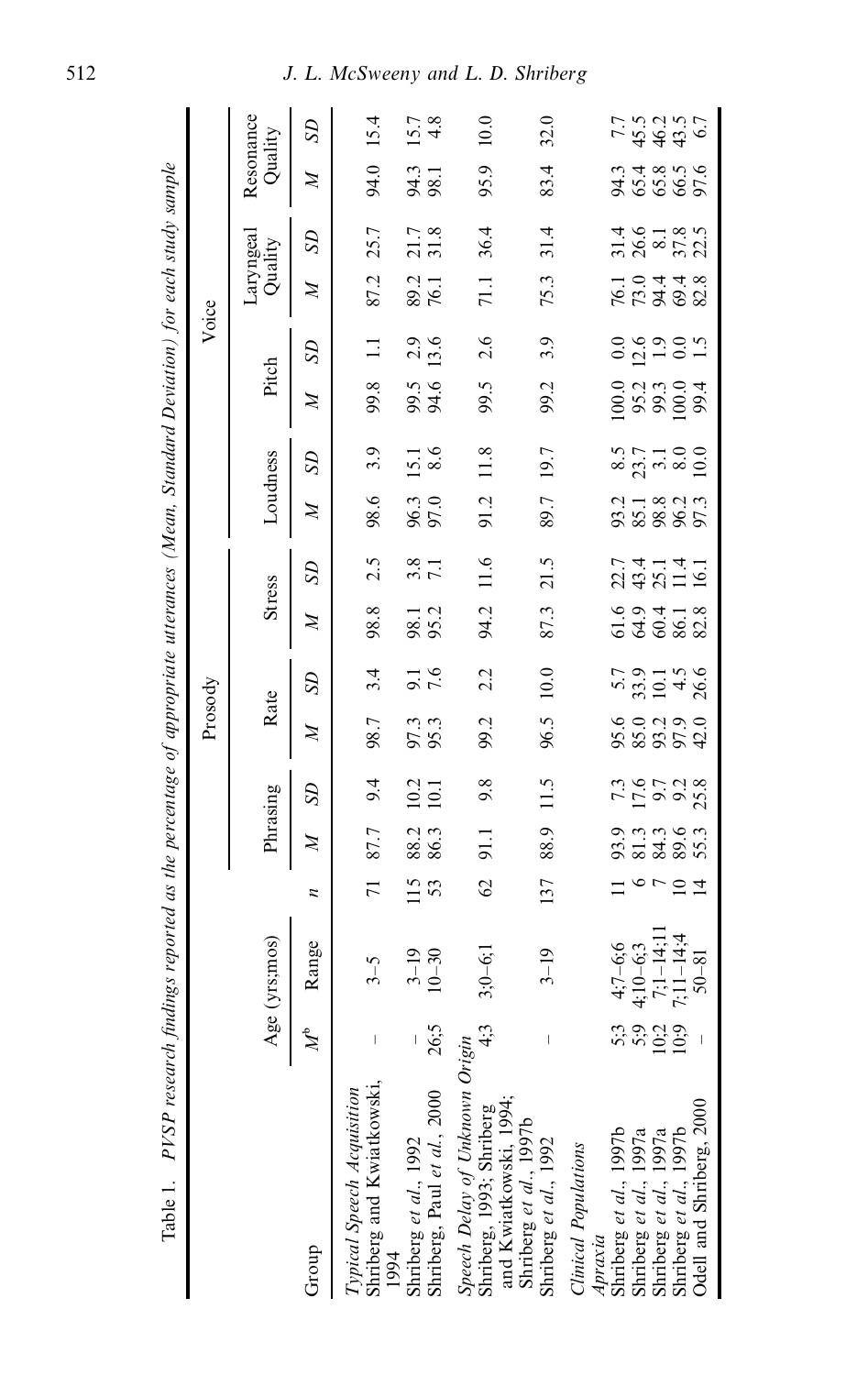|                                                                                                                                                                                                                             |         |               |                      |              |                | Prosody      |                          |               |                                                                                                                                                                                                                                                                                                                                                                                                                |              |                          |           | Voice  |               |           |                      |        |
|-----------------------------------------------------------------------------------------------------------------------------------------------------------------------------------------------------------------------------|---------|---------------|----------------------|--------------|----------------|--------------|--------------------------|---------------|----------------------------------------------------------------------------------------------------------------------------------------------------------------------------------------------------------------------------------------------------------------------------------------------------------------------------------------------------------------------------------------------------------------|--------------|--------------------------|-----------|--------|---------------|-----------|----------------------|--------|
|                                                                                                                                                                                                                             |         | Age (yrs;mos) |                      | Phrasing     |                | Rate         |                          | <b>Stress</b> |                                                                                                                                                                                                                                                                                                                                                                                                                | Loudness     |                          | Pitch     |        | Quality       | Laryngeal | Resonance<br>Quality |        |
| Group                                                                                                                                                                                                                       | $\zeta$ | Range         | z                    | Þ            | S <sub>D</sub> | $\mathbb{Z}$ | $^{5D}$                  |               | S <sub>D</sub>                                                                                                                                                                                                                                                                                                                                                                                                 | $\mathbb{Z}$ | $^{12}$                  |           | A SD   |               | $S\!D$    |                      | $^{5}$ |
| Shriberg and Widder, 1990 <sup>ª</sup><br>Mental Retardation                                                                                                                                                                |         | $20 - 55$     | $\frac{4}{\sqrt{2}}$ | 78.8         | $\mid$         | 68.3         | $\overline{\phantom{a}}$ | 74.3          | $\begin{array}{c} \rule{0pt}{2ex} \rule{0pt}{2ex} \rule{0pt}{2ex} \rule{0pt}{2ex} \rule{0pt}{2ex} \rule{0pt}{2ex} \rule{0pt}{2ex} \rule{0pt}{2ex} \rule{0pt}{2ex} \rule{0pt}{2ex} \rule{0pt}{2ex} \rule{0pt}{2ex} \rule{0pt}{2ex} \rule{0pt}{2ex} \rule{0pt}{2ex} \rule{0pt}{2ex} \rule{0pt}{2ex} \rule{0pt}{2ex} \rule{0pt}{2ex} \rule{0pt}{2ex} \rule{0pt}{2ex} \rule{0pt}{2ex} \rule{0pt}{2ex} \rule{0pt}{$ | 0.06         | $\overline{\phantom{a}}$ | 87.4      | $\mid$ | $\mid$        | $\mid$    | $\mid$               | $\mid$ |
| Pervasive Developmental Disorders<br>$HFA-Shriberg, Paul et al., 21;7$                                                                                                                                                      |         | $10 - 49$     | $\frac{15}{2}$       | 76.6 16.7    |                | 91.9         | 8.4                      | 77.3 19.2     |                                                                                                                                                                                                                                                                                                                                                                                                                | 91.4 16.0    |                          | 90.2 26.9 |        | 84.0 21.9     |           | 76.9 32.8            |        |
| AS-Shriberg, Paul et al.,<br>2000<br>2000                                                                                                                                                                                   | 20;8    | $10 - 49$     |                      | 15 75.6 14.1 |                | 95.6         | 6.6                      | 86.5 8.7      |                                                                                                                                                                                                                                                                                                                                                                                                                | 96.4         | 5.6                      | 98.9 2.5  |        | $77.2$ $28.4$ |           | 80.6 34.4            |        |
| Mean ages are based on the total number of subjects reported, which in some cases are slightly more than the number of subjects for whom prosody-voice data<br>Used a protoversion of the PVSP; see text.<br>were obtained. |         |               |                      |              |                |              |                          |               |                                                                                                                                                                                                                                                                                                                                                                                                                |              |                          |           |        |               |           |                      |        |

Table 1. *(Continued)*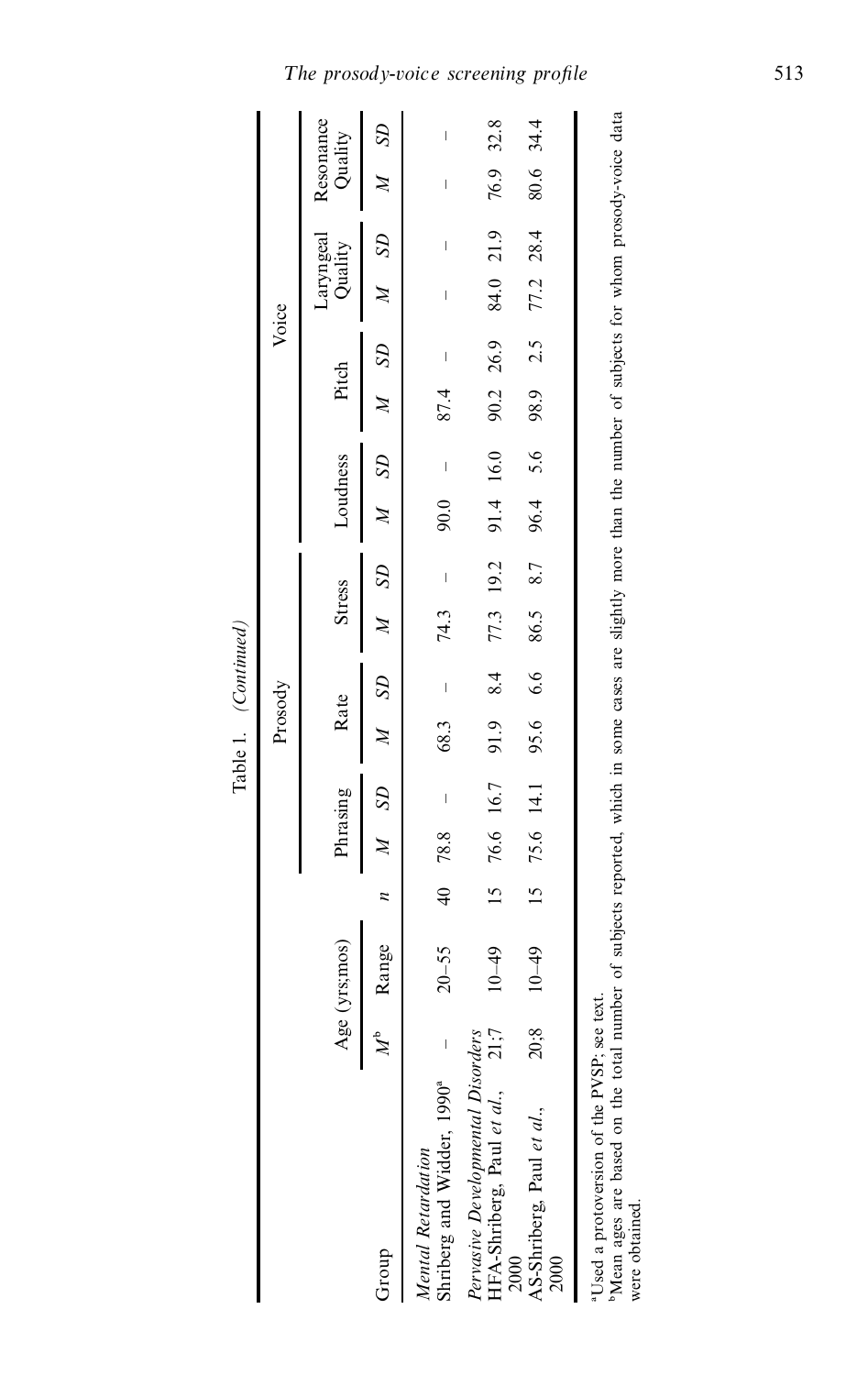|                                                                       |                                |                                                                                                                                                                                                                                                                                                                   |               |                     |                |                                               |               | Prosody          |                 |              |                         |              |              |             |              |                |                 | Voice       |             |                                                                                                                                                                                                                                                                                                                                                                                  |                                                                                                                                                                                                                                                                                                                                                                                  |      |                      |     |
|-----------------------------------------------------------------------|--------------------------------|-------------------------------------------------------------------------------------------------------------------------------------------------------------------------------------------------------------------------------------------------------------------------------------------------------------------|---------------|---------------------|----------------|-----------------------------------------------|---------------|------------------|-----------------|--------------|-------------------------|--------------|--------------|-------------|--------------|----------------|-----------------|-------------|-------------|----------------------------------------------------------------------------------------------------------------------------------------------------------------------------------------------------------------------------------------------------------------------------------------------------------------------------------------------------------------------------------|----------------------------------------------------------------------------------------------------------------------------------------------------------------------------------------------------------------------------------------------------------------------------------------------------------------------------------------------------------------------------------|------|----------------------|-----|
|                                                                       |                                | Age (yrs;mos)                                                                                                                                                                                                                                                                                                     |               |                     | Phrasing       |                                               |               | Rate             |                 |              | Stress                  |              |              | Loudness    |              |                | Pitch           |             |             | Laryngeal<br>Quality                                                                                                                                                                                                                                                                                                                                                             |                                                                                                                                                                                                                                                                                                                                                                                  |      | Resonance<br>Quality |     |
| Group                                                                 | $\mathbb{Z}$                   | Range                                                                                                                                                                                                                                                                                                             | z             | ≏                   | $\circ$        | щ                                             | ρ.,           | $\circ$          | щ               | ≏            | $\circ$                 | щ            | ρ.,          | $\circ$     | щ            | ≏              | $\circ$         | Щ           | $\sim$      | $\circ$                                                                                                                                                                                                                                                                                                                                                                          | L,                                                                                                                                                                                                                                                                                                                                                                               | ≏    | $\circ$              | Ĺ   |
| Kwiatkowski,<br>1994<br>Shriberg and                                  | Typical Speech Acquisition     |                                                                                                                                                                                                                                                                                                                   | 11            |                     | 52.1 29.6 18.3 |                                               | 97.2          | $1.4$ 1.4        |                 | 98.6 1.4     |                         | 0.0          | 97.2         | 0.0         | 2.8          | 100.0          | 0.0             | 0.0         | 76.1        | 7.0 16.9                                                                                                                                                                                                                                                                                                                                                                         |                                                                                                                                                                                                                                                                                                                                                                                  | 85.9 | 4.2                  | 9.9 |
| Lewis and Shriberg,<br>1994 <sup>b</sup>                              |                                | $+6+–0.6$                                                                                                                                                                                                                                                                                                         | $\Xi$         | 49.5                | 31.8           | 18.7                                          | 82.2          | 11.2             | 6.5             | 90.6         | 7.5                     | 1.9          | 93.5         | 2.8         | 3.7          | 87.7           | 4.7             | 7.6         | 58.1        | 9.5                                                                                                                                                                                                                                                                                                                                                                              | 32.4                                                                                                                                                                                                                                                                                                                                                                             | 91.6 | 2.8                  | 5.6 |
| Shriberg et al., 1986 4;1<br>Shriberg, 1993;<br>$4;3$<br>Shriberg and | Speech Delay of Unknown Origin | $1;11-6;8$<br>3;0-6;1                                                                                                                                                                                                                                                                                             | $\frac{4}{3}$ | $\frac{50.0}{71.0}$ | 14.3<br>17.7   | 35.7<br>11.3                                  | 57.1<br>100.0 | $\frac{14}{0.0}$ | $^{21.4}_{0.0}$ | 78.6<br>82.3 | $\overline{7.1}$<br>6.5 | 14.3<br>11.3 | 85.7<br>69.4 | 0.0<br>19.4 | 14.3<br>11.3 | $50.0$<br>98.4 | $\frac{4}{1.6}$ | 28.6<br>0.0 | 51.6        | 12.9                                                                                                                                                                                                                                                                                                                                                                             | 35.5                                                                                                                                                                                                                                                                                                                                                                             | 88.7 | 4.8                  | 6.5 |
| Kwiatkowski,<br>1994; Shriberg<br>et al., 1997                        | Shriberg et al., 1986 4;11     | $2:10-9:7$                                                                                                                                                                                                                                                                                                        | 38            | 97.4                | 2.6            | 0.0                                           | 86.8          |                  | 2.6 10.5        | 76.3         | 7.9 15.8                |              | 82.4         | 5.3 10.5    |              | 79.0           | 2.6 18.4        |             | $\mathsf I$ | $\begin{array}{c} \rule{0pt}{2.5ex} \rule{0pt}{2.5ex} \rule{0pt}{2.5ex} \rule{0pt}{2.5ex} \rule{0pt}{2.5ex} \rule{0pt}{2.5ex} \rule{0pt}{2.5ex} \rule{0pt}{2.5ex} \rule{0pt}{2.5ex} \rule{0pt}{2.5ex} \rule{0pt}{2.5ex} \rule{0pt}{2.5ex} \rule{0pt}{2.5ex} \rule{0pt}{2.5ex} \rule{0pt}{2.5ex} \rule{0pt}{2.5ex} \rule{0pt}{2.5ex} \rule{0pt}{2.5ex} \rule{0pt}{2.5ex} \rule{0$ | $\begin{array}{c} \rule{0pt}{2.5ex} \rule{0pt}{2.5ex} \rule{0pt}{2.5ex} \rule{0pt}{2.5ex} \rule{0pt}{2.5ex} \rule{0pt}{2.5ex} \rule{0pt}{2.5ex} \rule{0pt}{2.5ex} \rule{0pt}{2.5ex} \rule{0pt}{2.5ex} \rule{0pt}{2.5ex} \rule{0pt}{2.5ex} \rule{0pt}{2.5ex} \rule{0pt}{2.5ex} \rule{0pt}{2.5ex} \rule{0pt}{2.5ex} \rule{0pt}{2.5ex} \rule{0pt}{2.5ex} \rule{0pt}{2.5ex} \rule{0$ | I    |                      |     |
|                                                                       |                                | "For findings reported in 1986, pass is equivalent to a rating of 0, questionable pass to a rating of 1, and fall to a rating of 2; see text for description of rating system.<br>For all other studies, pass indicates 90% or mo<br>appropriate utterances.<br><sup>b</sup> This group consists of speakers with |               |                     |                | normal speech acquisition or residual errors. |               |                  |                 |              |                         |              |              |             |              |                |                 |             |             |                                                                                                                                                                                                                                                                                                                                                                                  |                                                                                                                                                                                                                                                                                                                                                                                  |      |                      |     |

appropriate utterances.<br><sup>b</sup>This group consists of speakers with normal speech acquisition or residual errors.

Table 2.  $PVSP$  research findings reported as the percentage of speakers in each study sample meeting criteria for pass (P), questionable pass (Q), and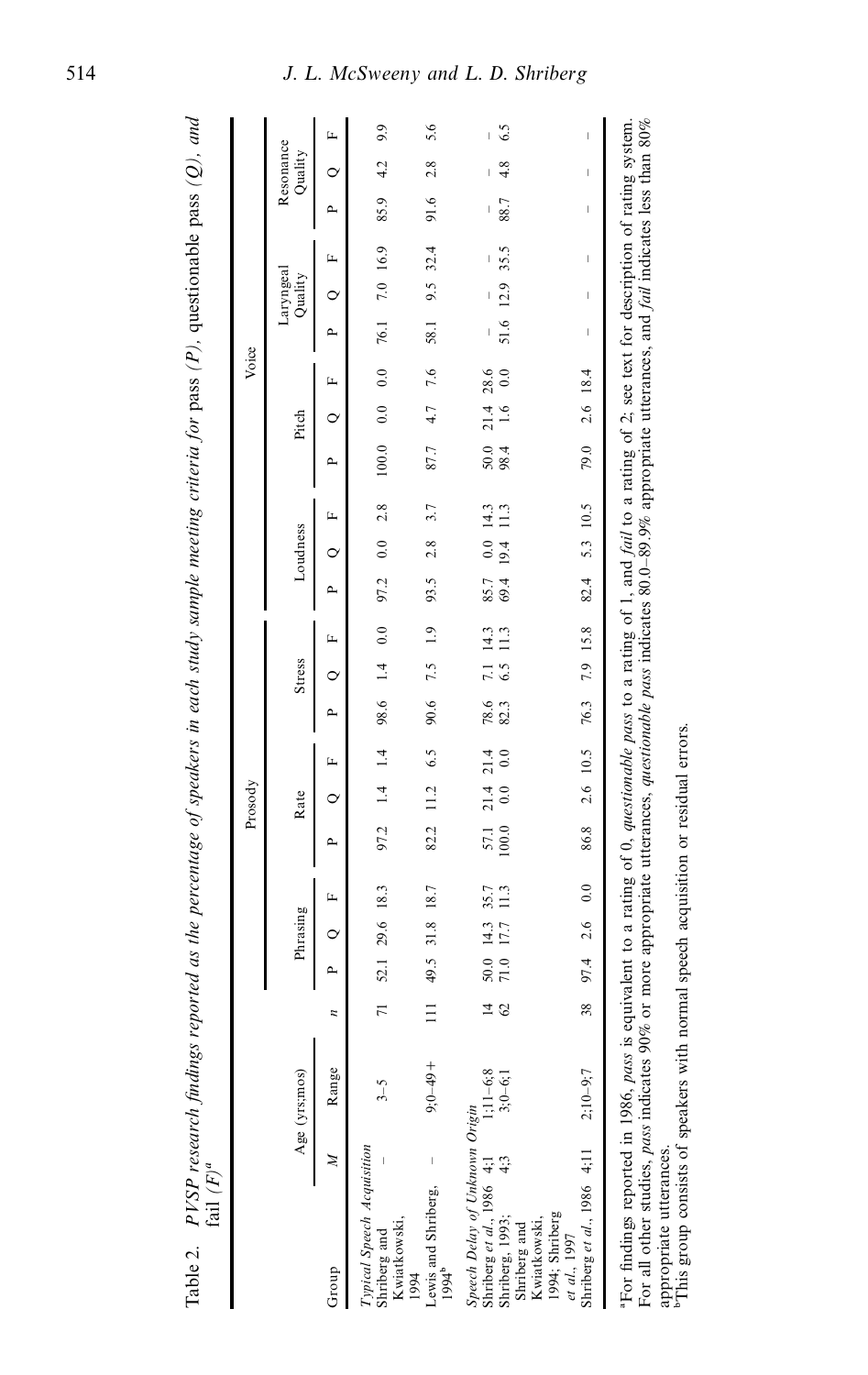14 adults with apraxia of speech (AOS), several samples of children with suspected apraxia of speech (AOS), and adolescents and adults with two forms of pervasive developmental disabilities $-15$  individuals with high-functioning autism (HFA) and 15 individuals with Asperger syndrome (AS). The numbers of speakers in each of these groups have been relatively small, reflecting the difficulty in assembling sociodemographically well-balanced groups of individuals from special populations.

As shown in table 1, the mean phrasing scores for the samples of children with suspected AOS are within the range of the scores reported above for typical speakers and speakers with speech delay of unknown origin. Mean phrasing scores for speakers in the MR, HFA and AS groups are approximately  $0.5-1$  standard deviation below those of typical speakers in the same age ranges, and mean scores for the adult speakers with AOS are several standard deviations below the mean for adults with typical speech. Thus, as considered in each of the references for these studies, the high frequency of occurrence of repetitions and revisions for individuals in these clinical populations is associated with semantic, syntactic and pragmatic challenges. Interestingly, in the study of adults with mental retardation, appropriate phrasing was not found to be significantly associated with gender or level of intellectual functioning, but was estimated to be one of the prosodic variables associated with a higher probability of an individual transitioning to successful independent living.

## *Rate*

## $Definition$  *and coding criteria*

The PVSP codes a speaker's rate in an utterance as appropriate if it is `within the normal limits for a speaker's age, dialect, and emotional state'. Based on findings reported in normative studies of speech rate, appropriate rate is defined as  $2-4$ syllables per second for young children and 4-6 syllables per second for older children and adults. For one study that included senior speakers (Odell and Shriberg, 2001), alternative rate criteria were used based on reference data from a study of elderly speakers. The four inappropriate rate codes include two codes that correspond to inappropriately slow rates of speech, due to either slow articulation and pause time (PV9) or pause time alone (PV10), and two codes that correspond to excessively fast rates of speech (PV11: Fast and PV12: Fast/Acceleration). PV12 is coded when fast rate is accompanied by the percept of a breakdown in articulatory control.

## *Typical speakers*

The means for syllable rates reported in table 1 for the three samples of children and adults with typical speech acquisition are well within the appropriate range. As indicated by the standard deviations, however, typical speakers may also have speech rates in the questionable range. As indicated more directly in table 2, particularly for the relatively large sample of 111 speakers from 9 to over 50 years of age (Lewis and Shriberg, 1994), nearly 20% of typical speakers have rates that are either inappropriately fast or inappropriately slow on over 10% of their utterances.

## *Speech delay of unknown origin*

A longstanding question in the literature on children with speech delay of unknown origin is whether the source of the delay is associated with clinical or subclinical impairment in speech motor control processes. As a widely studied correlate of deficits in speech motor control, speech rate is one prosodic variable that might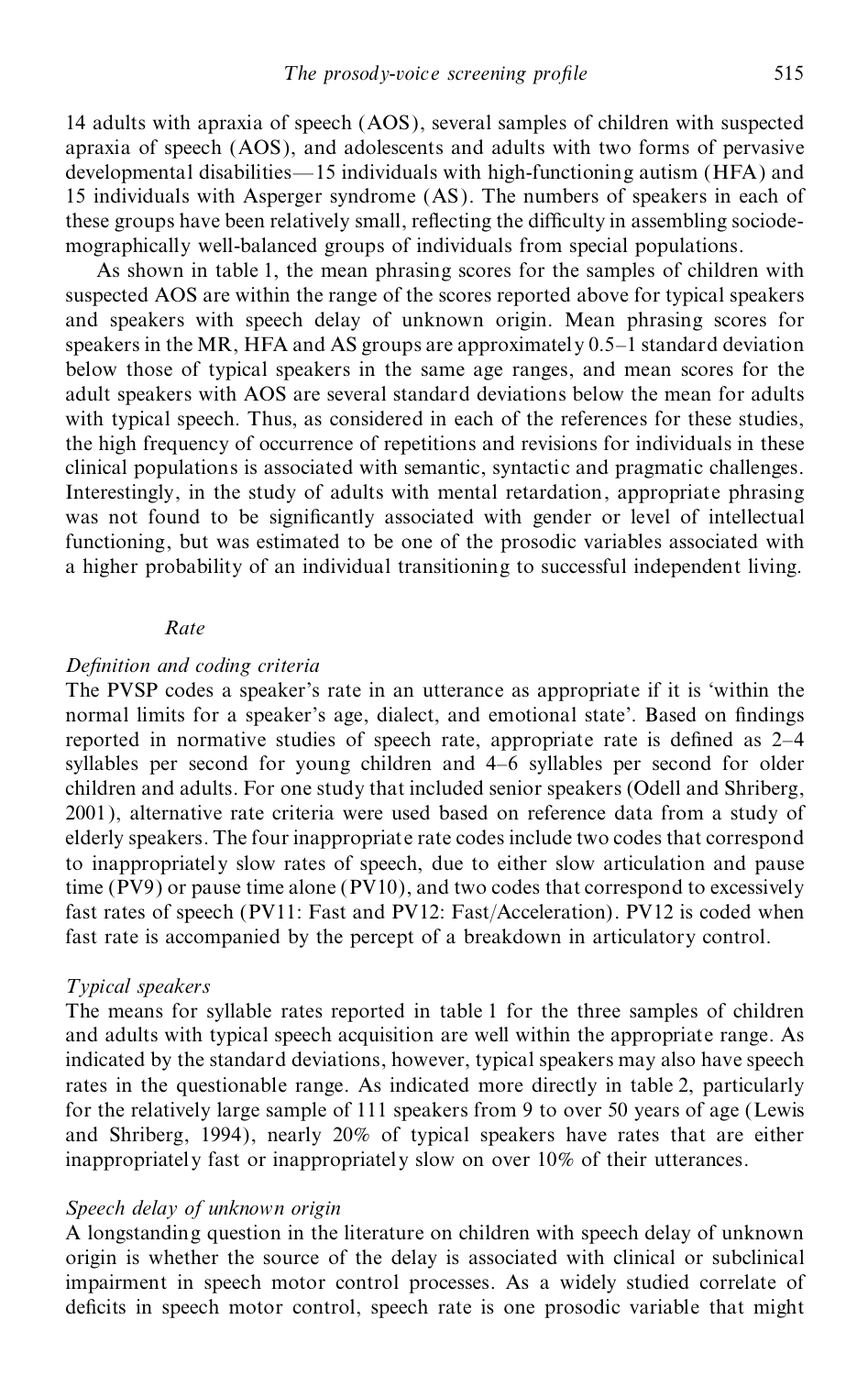provide a relatively objective metric for studies in this clinical population (cf. Flipsen, 1999). The PVSP data to date, however, do not support this hypothesis. Both of the relatively large samples of children with speech delay in table 1 have means and standard deviations well within the pass or questionable pass range on this supraseg mental. The three samples providing per-speaker data in table 2 suggest a similar conclusion, although the first study found that only approximately 79% of these relatively few (14) children had scores meeting criteria for pass or questionable pass.

## *Clinical populations*

Among the studies of speakers with AOS, MR, HFA and AS, the rate findings in table 1 indicate possible rate involvements for individuals in only two of the clinical populations: adults with AOS and adults with MR. Adults with AOS averaged 42% utterances with appropriate rate, and adults with MR averaged approximately 68% utterances with appropriate rate. The PVSP subcode data for each study group were quite different, however; all speakers with AOS had slowed rates, whereas rates for many speakers with MR were too fast.

In addition to stretches of fast speech in the 40 adults with MR (including eight persons with Down syndrome), it is useful to note that information from the PVSP exclusion codes (see figure 2) was particularly revealing for the individuals in this study. Unlike PVSP findings for speakers in each of the other groups in tables 1 and 2, the conversational speech findings for many of the speakers with MR included frequent and distracting non-speech noises, including yawns, sighs, throat clears, grunts, burps, lip smacks, snorts, sniffs, and tongue clicks. Such behaviours occurred in at least one utterance for  $68\%$  of the adult speakers with MR. As with the effects of high rates of inappropriate phrasing and fast speaking rates for these adult speakers, the frequency of occurrence of these paralinguistic behaviours was negatively associated with the probability of independent living.

#### *Stress*

## $Definition$  *and coding criteria*

The PVSP defines appropriate stress in conversational speech as variations in the pitch, loudness, and duration of sounds that are consistent with lexical, morphologic, syntactic, and pragmatic rules. Inappropriate stress does not include the many variations in emphasis and style that define a speaker's unique prosody-voice pattern. Inappropriate lexical stress is coded when it meets criteria for PV13: Multisyllabic Word Stress. Inappropriate phrasal stress may alternatively meet coding criteria for PV14: Reduced/Equal Stress (an overall reduction in the forcefulness of typically stressed syllables and words and/or a weak monostress pattern) or PV15: Excessive/ Equal/Misplaced Stress (excessively forceful, punctuated monostress, misplaced word stress and/or sound blocks or prolongations). PV16: Multiple Stress Features is used to code utterances that meet criteria for more than one of the other three inappropriate stress codes.

## *Typical speakers*

As indicated in tables 1 and 2, few children and adults with typical speech acquisition have inappropriate stress as coded by PVSP criteria. Well over 90% of the utterances of typical speakers have appropriate lexical and phrasal stress (table 1), with fewer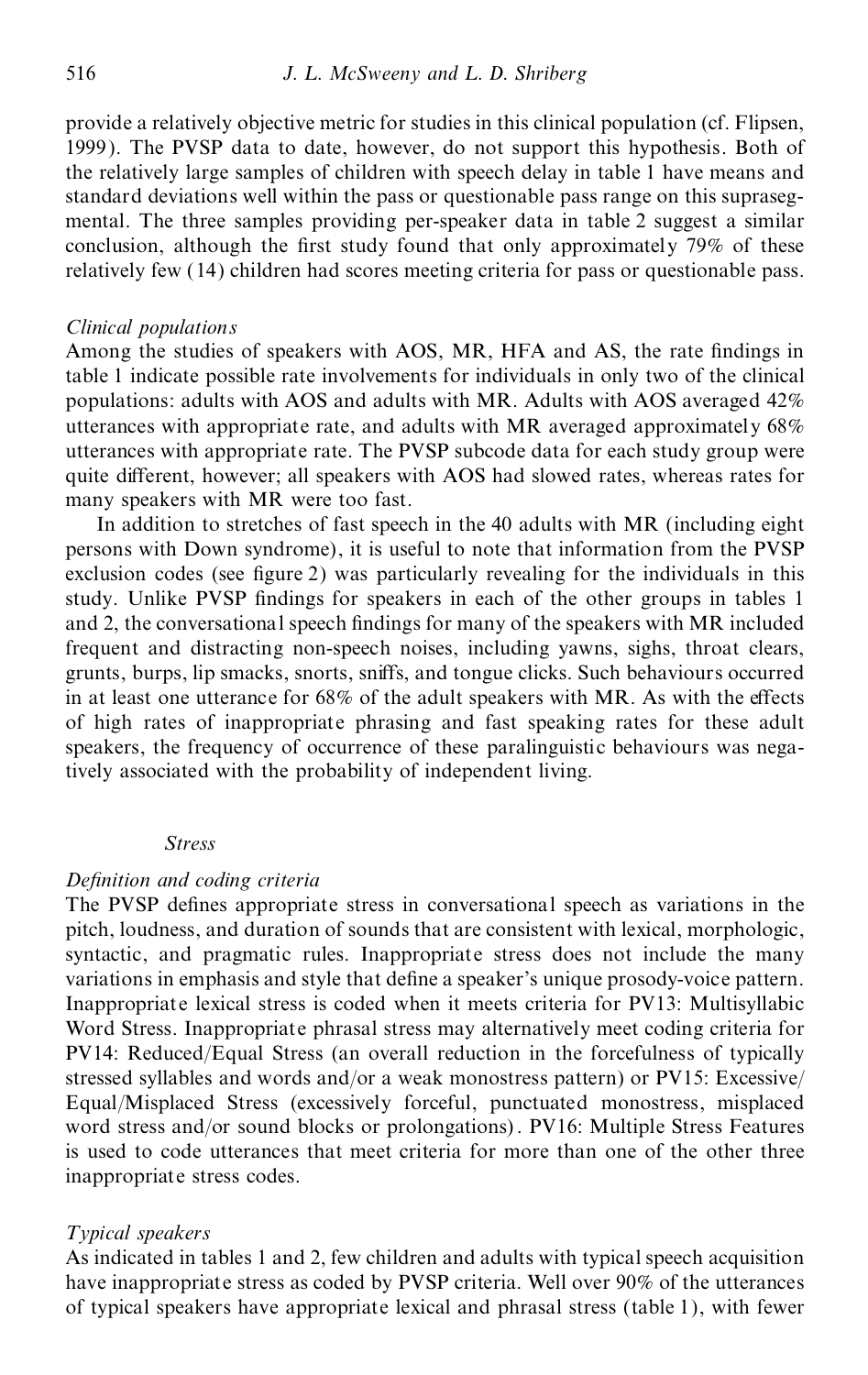than 10% of the 182 typical speakers assessed in two studies having stress scores in the questionable pass or fail range.

## *Speech delay of unknown origin*

There is good intersample agreement on the stress status of children with speech delay of unknown origin, as indicated by the entries for the four studies in table 1. Mean appropriate stress scores averaged in the low pass to high questionable pass range, with the relatively large standard deviation in the Shriberg *et al*. (1992 ) sample indicating that some children's stress scores were below the 80% criterion for questionable pass. The estimates from the three samples in table 2 confirm that approximately 11% to 16% of children with speech delay of unknown origin have stress scores below 80%, indicating inappropriate stress based on one or more of the codes in this prosody domain. As noted earlier and described in more detail below, it is at the detailed level of the codes for lexical and phrasal stress—as well as a further level of subtypes within codes—where interesting clinical-research questions arise in these data. For example, studies in progress are examining the frequency of occurrence of PV14: Reduced/Equal Stress in children whose speech delay is suspected to be associated with certain types of mild neurogenic speech impairments.

## *Clinical populations*

Inappropriate lexical and phrasal stress appears to be a frequent finding in conversational speech studies of individuals in several clinical populations, including persons with speech motor, intellectual, and affective challenges. As shown in table 1, three of four subsets of children with suspected AOS had stress scores averaging in the low 60% range, with large standard deviations indicating that some individuals' scores may be considerably lower. These studies indicated that over 50% of such children have stress scores in this range. As discussed in the references cited in table 1 and consistent with a metrical analysis of one sample of children with suspected AOS (Velleman and Shriberg, 1999), inappropriate stress might serve as a clinical marker to identify at least one subtype of childhood AOS. Crucially, however, the type of stress observed in these studies of children differs from the stress deficit described in a PVSP study of adults with AOS (Odell and Shriberg, in press). In children with suspected AOS, the stress deficit is an excessive/equal type of syllable and word stress coded within PV15: Excessive/Equal/Misplaced Stress. In adults with acquired AOS, the primary type of stress deficit is blocks and prolongations of sounds, associated with reductions in speech rate (see above). Collaborative molecular genetic studies in progress will test whether inappropriate excessive/equal stress in children and their siblings is the phenotype marker for a genetically transmitted form of AOS.

As indicated in the three studies in table 1, stress findings for individuals with mental retardation and high-functioning autism averaged below the 80% criteria for pass and questionable pass, with average stress scores for a sample of individuals with Asperger syndrome within the questionable pass range. The most frequent inappropriate stress codes obtained in the studies of persons with MR and HFA differed from the codes obtained in the studies of children with AOS (cf. Shriberg, Paul, McSweeny, Klin, Volkmar and Cohen, in press; Shriberg and Widder, 1990), which were interpreted as support for deficits in speech processing. As discussed in the studies cited, inappropriate stress in the adolescent and adult speakers in these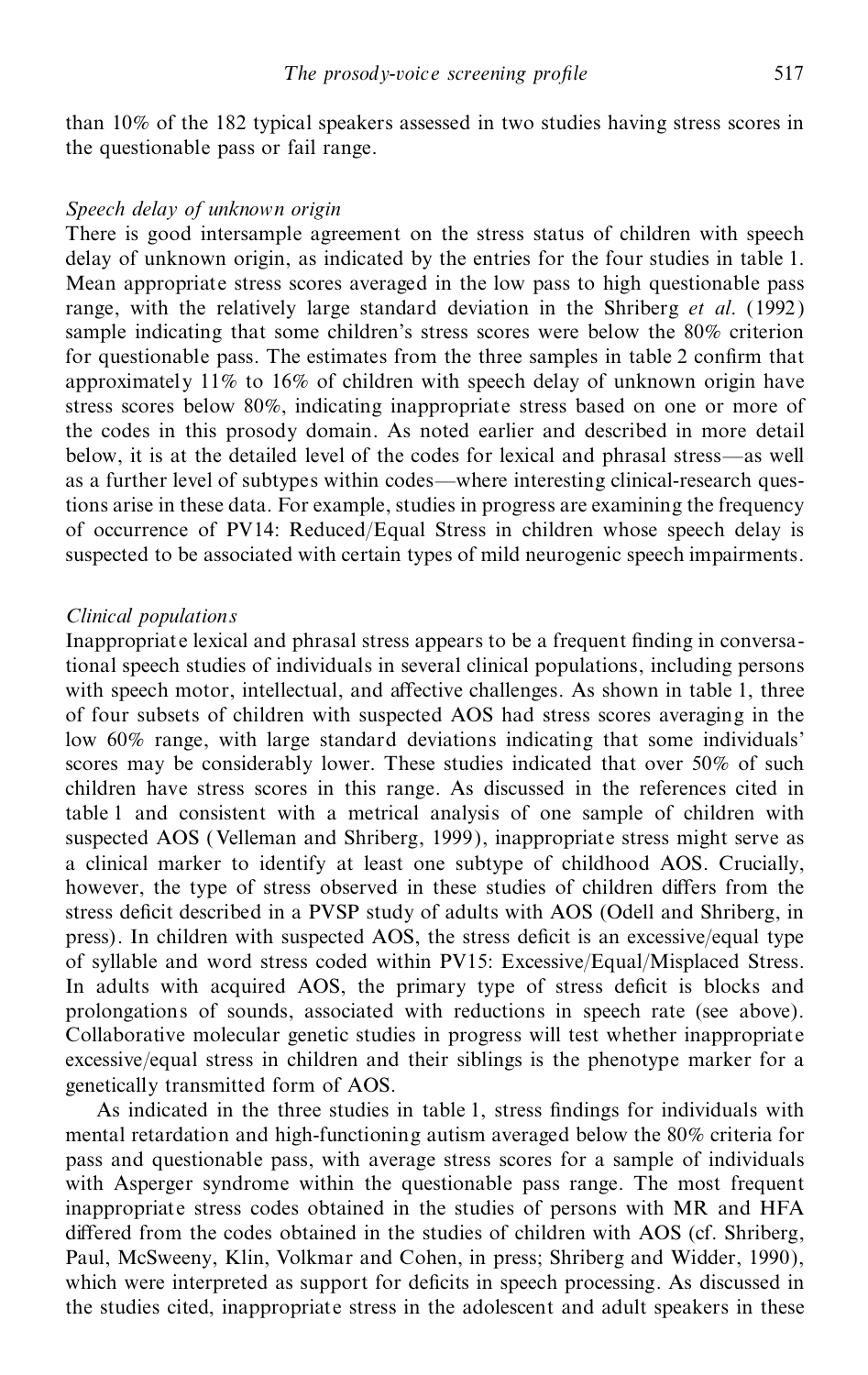samples appeared to be associated with constraints in pragmatic and affective aspects of discourse.

## *Loudness, pitch, laryngeal quality and resonance*

It is efficient to discuss collectively definitions and findings for the four PVSP voice domains of loudness, pitch, laryngeal quality, and resonance. Consistent with findings in the extensive literature on the auditory-perceptual identification and rating of voice disorders, interjudge and intrajudge percentage of agreement data for the four voice domains are often below a nominally acceptable 80%. PVSP data in clinical-research studies are particularly advisory, requiring instrumental analysis to validate and quantify types and levels of vocal and resonance involvement. These constraints notwithstanding, we have found it useful to retain auditory-perceptua l voice codes in this screening procedure, allowing the vocal or signal aspects of nonsegmental data to be coded independently of prosodic features. As discussed below, there have been only a few findings to date in which differences in one or more voice domains differentiate among children with speech delay or among speakers in different clinical populations.

## $Definition$  *and coding criteria for loudness*

The PVSP criterion for appropriate loudness of an utterance is met when `at least 50% of the words [are] appropriately loud for the sampling content/context and the speaker's age, gender, dialect, and current emotional state'. For utterances longer than six words, no more than three of the words can exceed normal loudness levels. The two inappropriate loudness codes are used when an utterance is unacceptably too soft (PV17) or too loud (PV18). The PVSP guidelines for loudness coding includes information on recording and microphone placement techniques that are used to assess relative loudness.

## $Definition$  *and coding criteria for pitch*

The PVSP manual defines appropriate pitch as 'within normal limits for the speaker's age and gender ... the pitch level should not "call attention to itself" in a social situation'. The two inappropriate codes used for utterances in which pitch is too low include PV19: Low Pitch/Glottal Fry (low pitch accompanied by glottal fry register distributed across an utterance) and PV20: Low Pitch. The two codes used for inappropriately high pitch include PV21: High Pitch/Falsetto (high pitch accom panied by a voice quality change termed falsetto register) and PV22: High Pitch (high pitch not perceived to be in a falsetto register).

## *Definition and coding criteria for laryngeal quality*

The PVSP general definition for appropriate laryngeal quality is 'vocal characteristics that are within the normal range for the speaker's age, gender, and dialect'. PV23: Breathy (audible airflow at least equal to the accompanying laryngeal tone), PV24: Rough (an aperiodic, `gravelly' sounding voice), and PV25: Strained (a strident vocal tone) codes are used when at least 50% of the words within an utterance (or at least three words in utterances that are  $6+$  words long) are judged as inappropriately breathy, rough, or strained. Just one inappropriate vocal occurrence is sufficient for the use of PV26: Break/Shift/Tremulous (voice break, pitch shift, tremulous voice), PV27: Register Break (a break from modal to falsetto register within a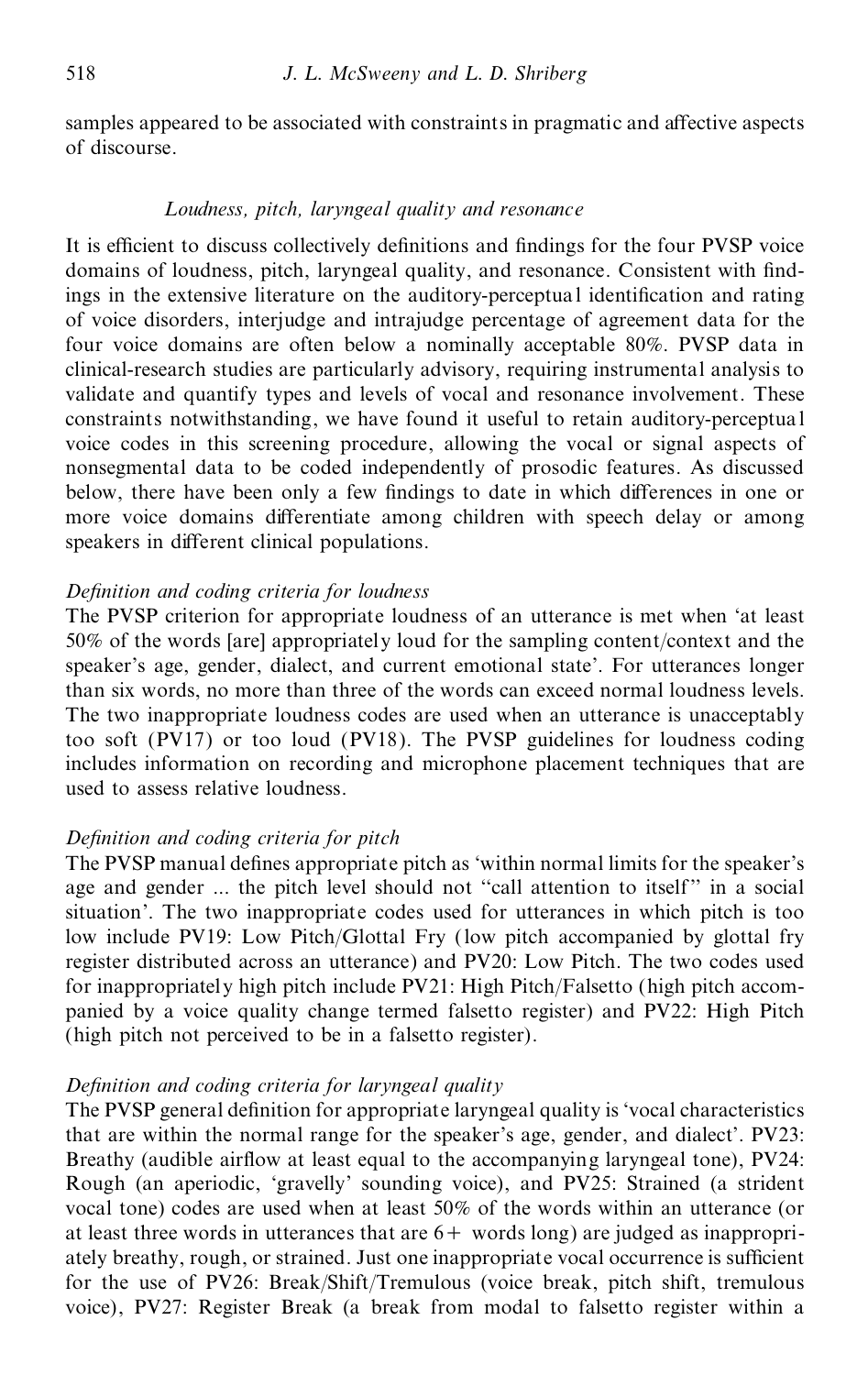syllable or between two syllables) and PV28: Diplophonia (the simultaneous production of two vocal pitches). Finally, PV29: Multiple Laryngeal Features is used for combinations of vocal quality or behaviours not already built into the codes themselves.

## $Definition$  *and coding criteria for resonance*

The general definition for appropriate resonance is similar to definitions for the other PVSP voice domains: `... oral and nasal features that are within the normal range for a speaker's age, gender, and dialect'. Inappropriate resonance often results in a less intense vocal signal that may be inappropriately nasal (PV30) in vowel or diphthong contexts, denasal (PV31) in contexts where nasality is expected or appro priate, or nasopharyngeal (PV32), with the last code being used to capture a 'backed', 'muffled' form of inappropriate resonance that is neither nasal nor denasal.

## *Typical speakers*

Most conversational utterances from typical speakers have appropriate loudness and pitch (table 1), with the adult sample in table 2 indicating that approximately 92% of typical adult speakers have appropriate pitch on at least 80% of their utterances. The data in table 1 on laryngeal quality in these speakers are somewhat lower, averaging in the upper 80% range of appropriate utterances for the two samples of typically speaking children, but in the mid 70% range for typically speaking adults. The per-individual percentages in table 2 illustrate the differences in the two ways of summarizing the data, with approximately 17% of typically speaking children and 32%, or nearly one of every three typically speaking adults, scoring below  $80\%$  appropriate laryngeal quality. Such findings are not inconsistent with survey data indicating a high prevalence of voice differences and disorders in children and adults (see reviews in Ramig and Verdolini, 1998). The resonance data in tables 1 and 2 indicate that relatively few speakers with typical speech acquisition have frequently occurring inappropriate resonance in conversational speech samples.

## *Speech delay*

The sample estimates in tables 1 and 2 indicate that most children with speech delay have appropriate loudness and pitch in conversational speech, with approximately 86±89% of children having appropriate loudness and/or pitch on at least 80% of their utterances. Similar to the findings for typically speaking adults, appropriate laryngeal quality was coded for only approximately  $71–75%$  of utterances, with more than one of every three children with speech delay having fewer than 80% utterances coded as having appropriate laryngeal quality. Resonance scores averaged in the pass or questionable pass range for children with speech delay. The one available resonance estimate in table 2 indicates that only approximately 7% of children have fewer than 80% of utterances with appropriate resonance.

## *Clinical populations*

Children and adults in the AOS, MR, HFA and AS groups also had appropriate loudness and pitch, with scores in all but one of the studies in table 1 above 90% appropriate utterances. Group-averaged scores for laryngeal quality across eight of the nine studies in table 1 were once again considerably lower than the scores for loudness and pitch, ranging from approximately 69% to 94% appropriate utterances. Finally, considerably lowered appropriate resonance scores, averaging in the mid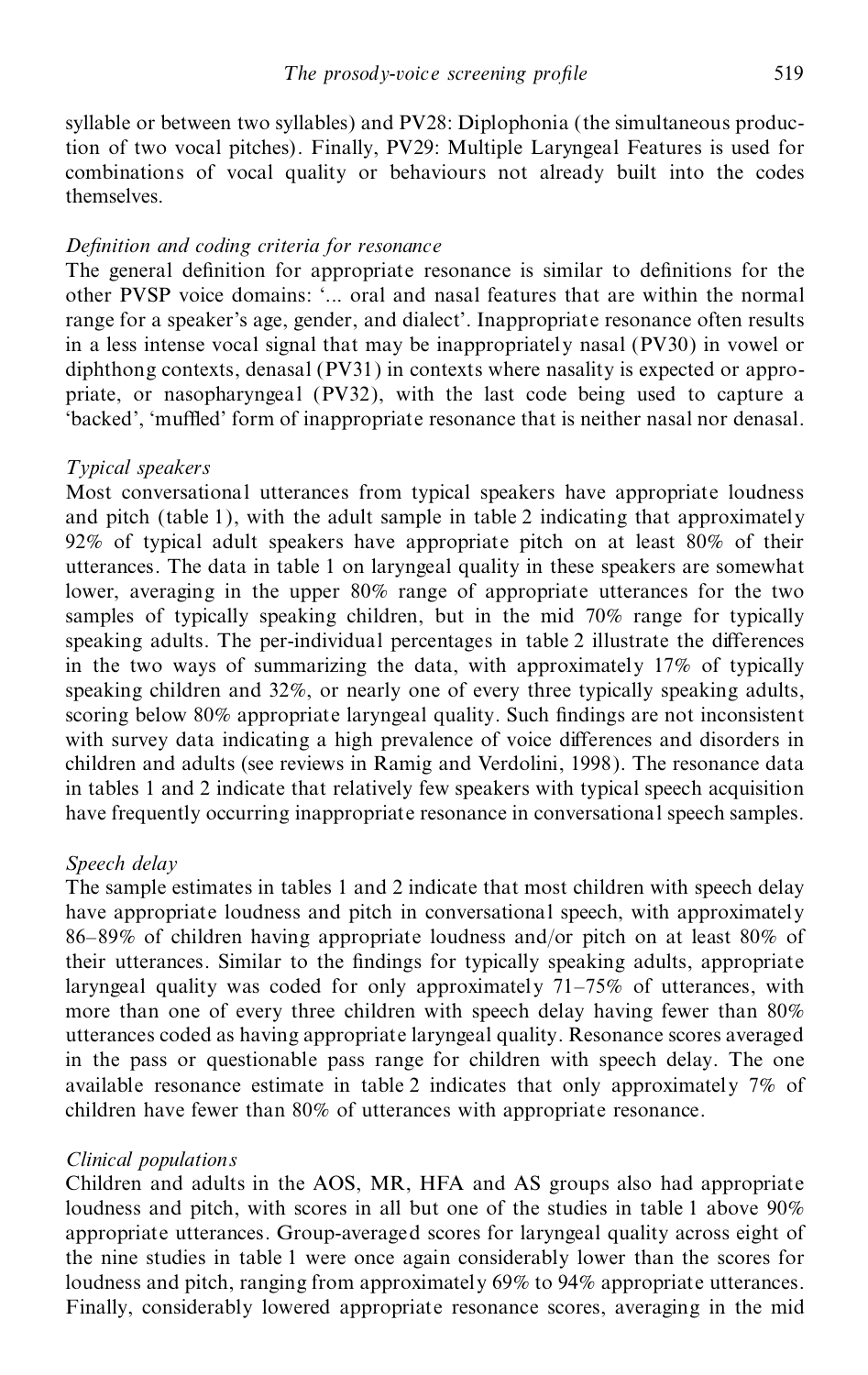$60\%$  range, were obtained for four of the five samples of children with AOS, whereas the one sample of adults with AOS averaged nearly 98% appropriate resonance. Resonance scores for speakers in the HFA and AS groups were also lower, averaging approximately 77% and 81%, respectively.

## **Conclusion**

This overview of prosody-voice findings in speech samples from several typically speaking and clinical populations illustrates the range of potentially useful information on suprasegmentals—information that, to date, has remained relatively unstudied in communicative disorders. The following observations are offered in the spirit of promoting further research and development in clinical aspects of prosody.

For most of the seven PVSP summative domains and their respective codes there are few comparable data available to assess the validity of the descriptive findings summarized in table 2. In children with speech delay, for example, most available epidemiologic data on the proportion of children with suprasegmental involvements are qualitative and anecdotal (cf. Shriberg, Tomblin and McSweeny, 1999). Thus, the concurrent and criterion validity of these data remain untested. Cross-sample consistencies in the data obtained on different samples in tables 1 and 2 lend some confidence to claims for the validity and reliability of these data and PVSP descriptions of several clinical populations have begun to appear (e.g., Campbell *et al*., 2000; Campbell and Dollaghan, 1995; Del Duca, Petrille, Bourne, Leavy, McMillin, Wieting, Dollaghan, Davis, Liddell and Metzler, 1998; Pittelko, 2000; Porteous, 1995). Cross-laboratory work has also begun on two acoustic-based protocols that may have the sensitivity, reliability and efficiency required for fine-grained analysis of lexical and phrasal stress.

Assessment procedures such as those described in this report and elsewhere in this volume are constrained by efficiency concerns, particularly the investment of time needed to acquire the requisite skills and knowledge to code a speech sample. Skills in the assessment of prosody are not routinely taught in academic training programmes in communicative disorders, compared, for example, to the training provided in phonetic transcription and analysis of language samples. Obligatory training in prosody assessment will likely be motivated only if the correct diagnosis and funding for treatment of an individual with a communicative disorder is crucially dependent on quantitative data on his or her prosody status. In this regard, we are particularly encouraged by the preliminary studies indicating that such a role for prosody might be found for children with suspected apraxia of speech, mental retardation, or pervasive developmental disability.

Finally, from a discipline perspective, it might be noted that investigators are generally wary of assessment data obtained using noninstrumental auditory perceptual procedures. For the present concerns, the complexity of methods used to code inappropriate prosody make it especially difficult to study theoretically and clinically relevant aspects of prosody in natural discourse and to clearly report findings. Until acoustic-based procedures are widely available to assess prosodyvoice, possibly aided by preprocessing with speech recognition software, procedurally disparate auditory-perceptua l approaches such as those described and cited in this volume remain the only way to address this important assessment task. From this perspective, we are especially pleased to be a part of this volume and heartily endorse the editor's goal of encouraging increased research in clinical aspects of prosody.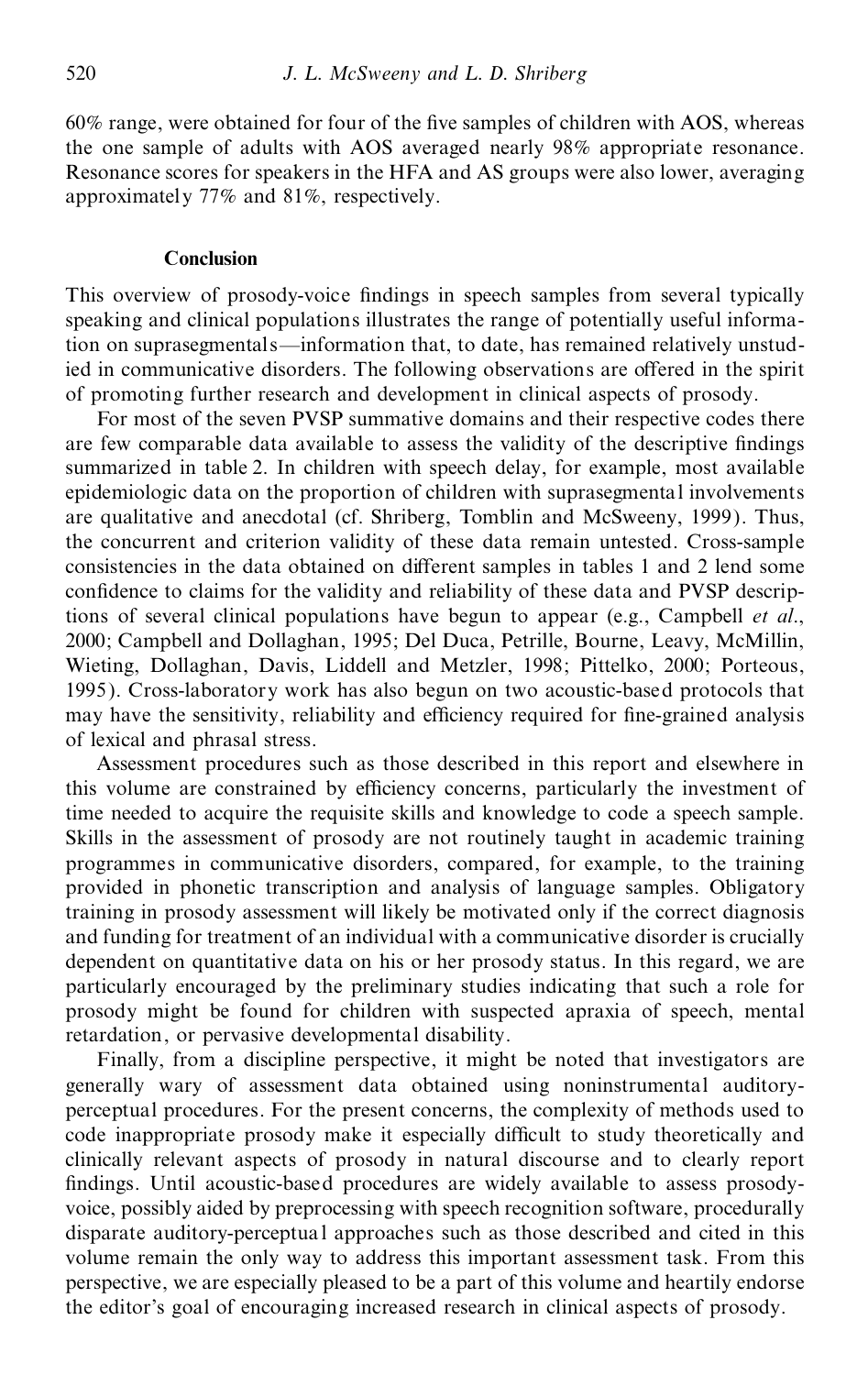## **Acknowledgements**

Our sincere thanks to: David Wilson for his significant contributions to the development of the PVSP software; Chad Allen for his editorial assistance with this manuscript; Joan Kwiatkowski, Carmen Rasmussen and Carol Widder, who, along with the authors, were the PVSP coders for the data described in this report; and Sheryl Hall and Jennine Sprangers, PVSP coders to whom the torch has been passed. This paper was supported by the National Institutes of Deafness and Other Communication Disorders, National Institutes of Health, DC00496.

## **References**

- Bernthal, J. E. and Bankson, N. W., 1998, *Articulation and phonological disorders* (Boston, MA: Allyn and Bacon).
- Campbell, T. F., Adelson, D., Dollaghan, C. A., Sabo, D., Janosky, J. and Feldman, H., 2000, Speech change in children after traumatic brain injury. Manuscript in preparation.
- Campbell, T. F and Dollaghan, C. A., 1995, Speech production characteristics of children following traumatic brain injury. *Proceedings of the XIIIth International Congress of Phonetic Sciences*, 4, 476-479.
- Del Duca, G., Petrille, L., Bourne,P., Leavy, H., McMillin, A., Wieting, S., Dollaghan, C., Davis, D., Lindell, M and Metzler, R., 1998, Prosodic features of children with language impairments. Poster session presented at the Symposium for Research in Child Language Disorders. University of Wisconsin-Madison, June.
- Flipsen, P., Jr., 1999, Articulation rate and speech-sound normalization following speech delay. Unpublished doctoral dissertation, University of Wisconsin-Madison, USA.
- KENT, R. D., 1996, Hearing and believing: Some limits to the auditory-perceptual assessment of speech and voice disorders. *American Journal of Speech-Language Pathology*, **5**,  $7 - 23.$
- Lewis, B. A and Shriberg, L. D., 1994, Life span interrelationships among speech, prosody voice and nontraditional phonological measures. Miniseminar presented at the *Annual Convention of the American Speech-Language-Hearing Association*, New Orleans, LA, November.
- Miller, J. F and Chapman, R. S., 1992, *Systematic Analysis of Language Transcripts (SALT)* (Madison, WI: Language Analysis Laboratory, Waisman Center).
- Morrison, J. A and Shriberg, L. D., 1992, Articulation testing versus conversational speech sampling. *Journal of Speech and Hearing Research*, 35, 259–273.
- ODELL, K. H. and SHRIBERG, L. D., 2001, Prosody-voice characteristics of children and adults with apraxia of speech. *Clinical Linguistics and Phonetics*, 15, 275–307.
- PITTELKO, S. L., 2000, Prosody-voice characteristics of children with Williams syndrome. Unpublished master's thesis, Minnesota State University, Mankato, USA.
- Porteous, E. A., 1995, Relationship between prosody-voice and speech intelligibility scores in dysarthric children. Unpublished master's thesis, University of Alberta, Edmonton, Alberta, Canada.
- RAMIG, L. O and VERDOLINI, K., 1998, Treatment efficacy: Voice disorders. *Journal of Speech*, *Language, and Hearing Research*, 41, S101-S116.
- Shriberg, L. D., 1986, *PEPPER: Programs to examine phonetic and phonologic evaluation records* (Hillsdale, NJ: Lawrence Erlbaum).
- SHRIBERG, L. D., 1993, Four new speech and prosody-voice measures for genetics research and other studies in developmental phonological disorders. *Journal of Speech and Hearing Research*, 36, 105-140.
- Shriberg, L. D., Allen, C. T., McSweeny, J. L. and Wilson, D. L., 2000, PEPPER: Programs to examine phonetic and phonologic evaluation records [Computer software] (Madison, WI: Waisman Center, University of Wisconsin).
- Shriberg, L. D., Aram, D. M. and Kwiatkowski, J., 1997a, Developmental apraxia of speech: II. Toward a diagnostic marker. *Journal of Speech, Language, and Hearing Research*, 40, 286-312.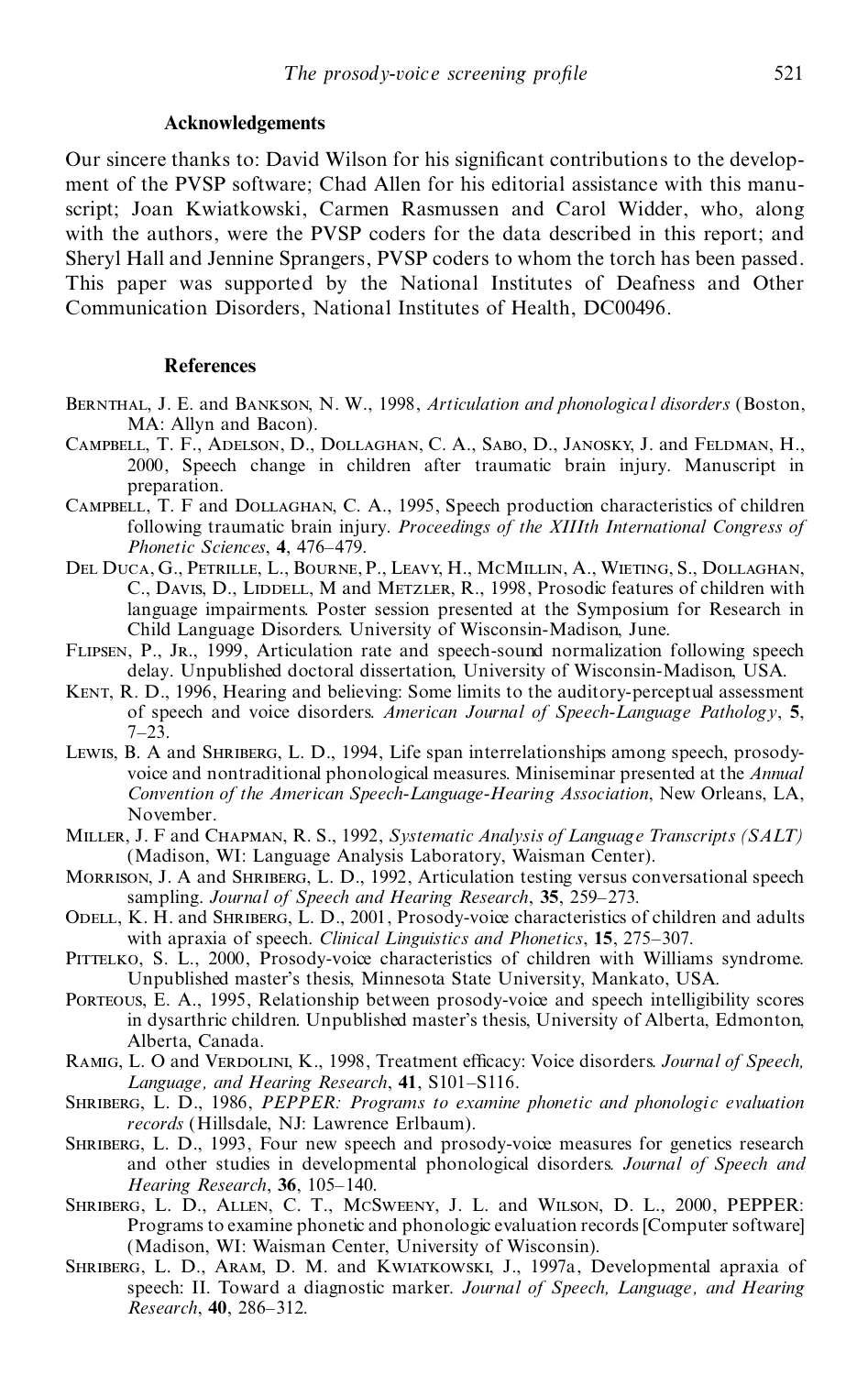- Shriberg, L. D., Aram, D. M. and Kwiatkowski, J., 1997b, Developmental apraxia of speech: III. A subtype marked by inappropriate stress. *Journal of Speech, Language, and Hearing Research*, 40, 313-337.
- Shriberg, L. D., Austin, D., Lewis, B. A., McSweeny, J. L. and Wilson, D. L., 1997, The Speech Disorders Classification System (SDCS): Extensions and lifespan reference data. *Journal of Speech, Language, and Hearing Research*, **40**, 723±740.
- Shriberg, L. D. and Kwiatkowski, J., 1982a, Phonological disorders I: A diagnostic classi fication system. *Journal of Speech and Hearing Disorders*, 47, 226-241.
- Shriberg, L. D. and Kwiatkowski, J., 1982b, Phonological disorders II: A conceptual framework for management. *Journal of Speech and Hearing Disorders*, **47**, 242±256.
- Shriberg, L. D. and Kwiatkowski, J., 1983, Computer-assisted Natural Process Analysis (NPA): Recent issues and data. In J. Locke (ed.) *Assessing and treating phonological disorders: current approaches. Seminars in Speech and Language, 4, 389–406.*
- Shriberg, L. D. and Kwiatkowski, J., 1985, Continuous speech sampling for phonologic analyses of speech-delayed children. *Journal of Speech and Hearing Disorders*, **50**, 323±334.
- Shriberg, L. D. and Kwiatkowski, J., 1994, Developmental phonological disorders I: A clinical pro®le. *Journal of Speech and Hearing Research*, **37**, 1100±1126.
- Shriberg, L. D., Kwiatkowski, J., Best, S., Hengst, J. and Terselic-Weber, B., 1986, Characteristics of children with phonologic disorders of unknown origin. *Journal of Speech and Hearing Disorders*, 51, 140-161.
- Shriberg, L. D., Kwiatkowski, J. and Rasmussen, C., 1989, The Prosody-Voice Screening Profile (PVSP): I. Description and psychometric studies. Paper presented at the *Annual Convention of the American Speech-Language-Hearing Association*, St. Louis, MO, USA, November.
- Shriberg, L. D., Kwiatkowski, J. and Rasmussen, C., 1990, *The Prosody-Voice Screening Profile* (Tucson, AZ: Communication Skill Builders).
- Shriberg, L. D., Kwiatkowski, J., Rasmussen, C., Lof, G. L. and Miller, J. F., 1992, The Prosody-Voice Screening Profile (PVSP): Psychometric data and reference information for children (Tech. Rep. No. 1). Phonology Project, Waisman Center on Mental Retardation and Human Development, University of Wisconsin-Madison.
- SHRIBERG, L. D. and Lof, G. L., 1991, Reliability studies in broad and narrow phonetic transcription. *Clinical Linguistics and Phonetics*, 5, 225–279.
- SHRIBERG, L. D. and NOCKERTS, A., 1982, A speech analysis program for the Harris/800 minicomputer. Waisman Center Research Computing Facility, University of Wisconsin, Madison, USA.
- Shriberg, L. D., Paul, R., McSweeny, J. L., Klin, A., Volkmar, F. R. and Cohen, D. J., in press, Speech and prosody characteristics of adolescents and adults with High Functioning Autism and Asperger syndrome. *Journal of Speech, Language, and Hearing Research*.
- Shriberg, L. D., Tomblin, J. B. and McSweeny, J. L., 1999, Prevalence of speech delay in 6-year-old children and comorbidity with language impairment. *Journal of Speech, Language, and Hearing Research*, **42**, 1461-1481.
- SHRIBERG, L. D. and WIDDER, C. J., 1990, Speech and prosody characteristics of adults with mental retardation. *Journal of Speech and Hearing Research*, 33, 627–653.
- SIEGEL, S. and CASTELLAN, N. J., JR., 1988, Nonparametric statistics for the behavioral sciences, second edition (New York: McGraw-Hill).
- Velleman, S. L. and Shriberg, L. D., 1999, Metrical analysis of the speech of children with suspected developmental apraxia of speech. *Journal of Speech, Language, and Hearing Research*, **42**, 1444-1460.

## **Appendix A: administration and coding of the PVSP**

The purpose of this appendix is to provide a brief overview of procedural aspects of the PVSP. This information should provide a methodological context for the research findings summarized in this report and may be of use to readers interested in developing alternative approaches to prosody-voice assessment. Software for the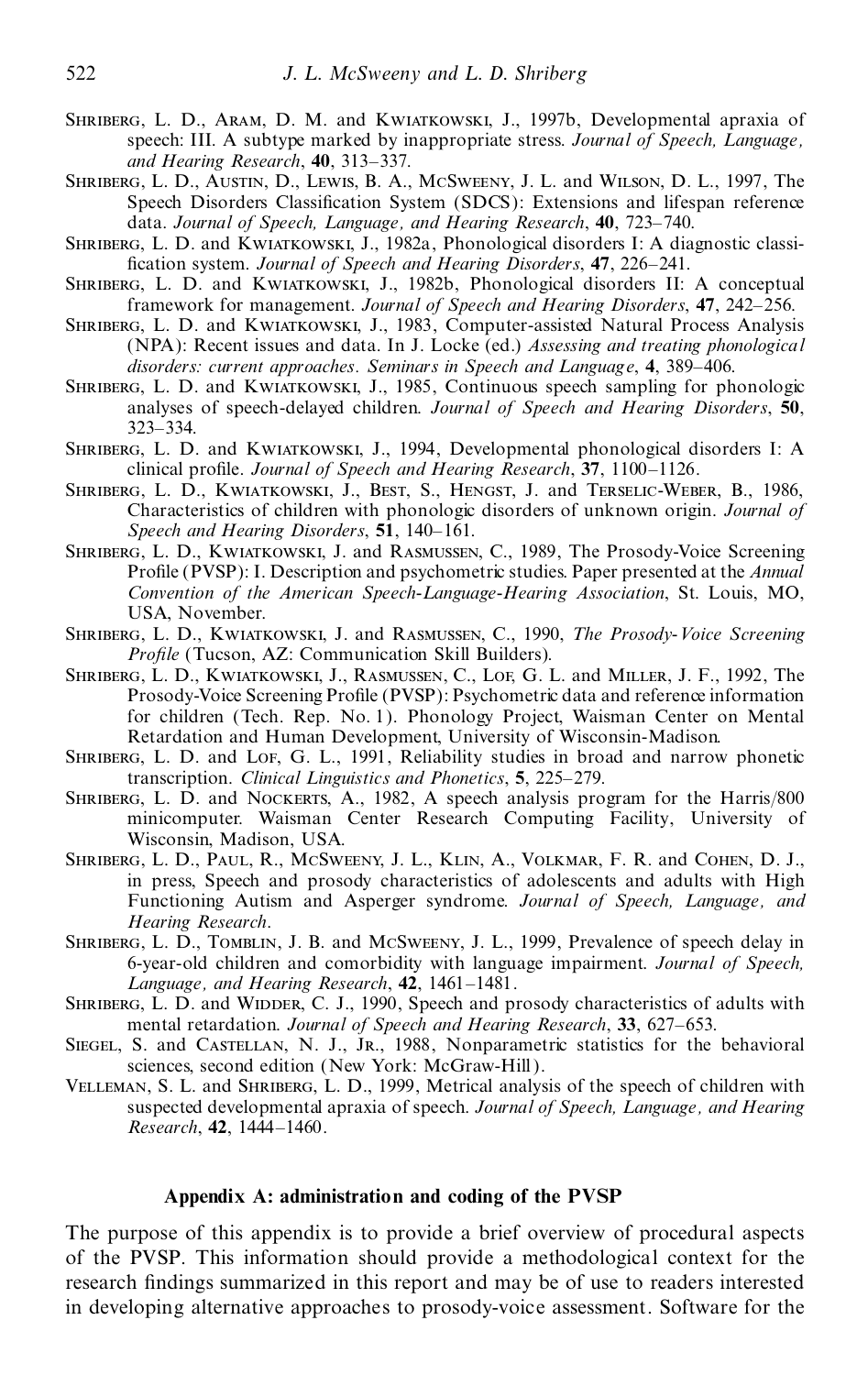PVSP provides considerable efficiencies in data entry and data analyses, but the data collection and data coding procedures are essentially similar for paper-pencil and computer versions. The present review isfrom the perspective of the paper-pencil version of the PVSP, with the entire process divided into the following four phases. These guidelines underscore the many potentially confounding variables that require controlled procedures when attempting to quantify a speaker's prosody and voice characteristics from a recorded conversational speech sample.

## *Obtaining a Conversational Speech Sample for PVSP Coding*

The first task is to obtain a conversational speech sample of sufficient length to include the required number of utterances for coding on the seven prosody-voice parameters: phrasing, rate, stress, pitch, loudness, laryngeal quality and resonance. The recommended target is 24 utterances that meet eligibility criteria for prosody voice coding. The examiner who obtains the conversational speech sample must follow a set of procedural guidelines to ensure that the linguistic content and audio or video recording of the sample meet the needs for valid prosody-voice coding, as well as for broad and narrow phonetic transcription if segmental analyses will also be completed. The PVSP manual (Shriberg *et al.*, 1990) includes the following five guidelines for obtaining speech samples with good linguistic content.

- 1. Establish rapport with the speaker before prompting conversation. The position of the speech sample within the framework of a larger assessment protocol requires careful consideration and should probably take place after the speaker has had an opportunity to become comfortable with the examiner and the test situation. This will help ensure a more natural conversational interchange between the examiner and the speaker.
- 2. Prepare the speaker physically for conversational speech sampling. The speaker should be physically comfortable at the beginning and throughout the sample. The examiner has the option of informing the speaker that she is obtaining a conversational speech sample, using language appropriate to the age of the speaker. This indicates to the speaker that the conversational sample is part of the protocol, which clarifies the speaker's understanding that, although less structured than other tasks in the protocol, it is an important part of the protocol.
- 3. Use topics and materials that are within the speaker's cognitive level and interests. An examiner may need age-appropriate materials, such as pictures or books to prompt conversational speech from young or less verbal speakers. Experienced examiners have lists of topics and associated materials available to successfully evoke conversational speech from speakers of different ages and cognitive backgrounds.
- 4. Monitor examiner prosody-voice throughout the sample. The examiner must be careful not to model inappropriate prosody or voice characteristics (e.g., narrative register, character register) that could influence the speaker's prosody or voice characteristics.
- 5. Obtain at least 12 codable utterances. Twelve utterances is the minimum number of utterances needed for a reliable prosody-voice screening assessment (see Appendix  $B$ ) and is likely to be sufficient and efficient for speakers with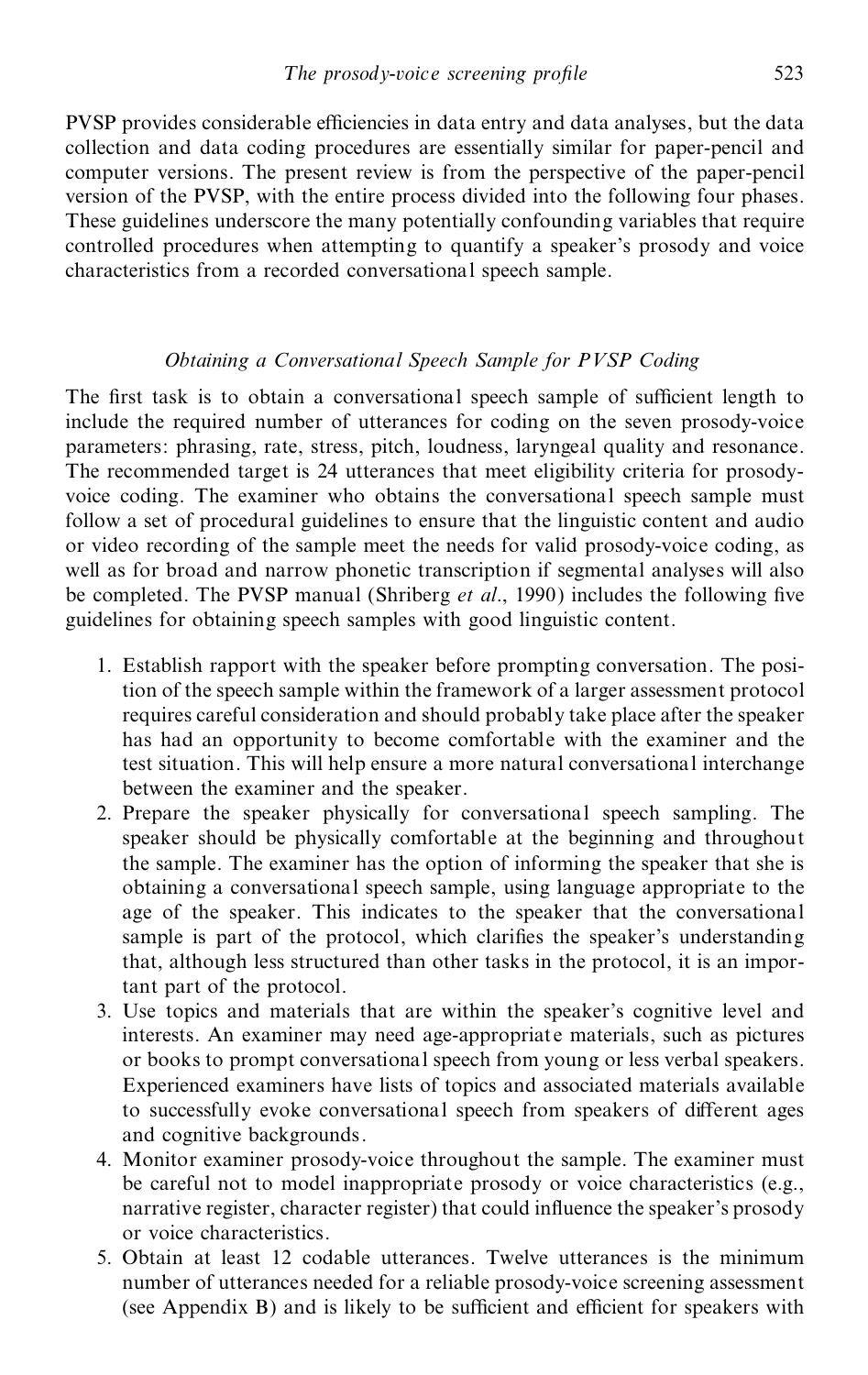typical prosody-voice or evident utterance-to-utteranc e consistency in pros ody-voice involvement. For speakers with notable but variable involvement in one or more of the prosody and voice domains, the clinical-research recommendation is to obtain 24 codable utterances.

In addition to these five sampling guidelines, technical and environmental factors must be monitored to ensure a high-quality speech sample. The recording equipment should be of high quality and well maintained. An external microphone should be used, and a recorder with a VU indicator is desirable so that input levels can be set and monitored throughout the recording session. Environmental noise should be minimized so that there are no sounds that could potentially interfere with the transcription or coding of the speech sample. For this reason, the use of noisy toys during the speech sample is discouraged. The microphone should be placed approxi mately 6 inches from the speaker's mouth, and this lip-to-microphone distance should be maintained throughout the sample. A head-mounted microphone can also be used and is preferable if acoustic analyses will be performed.

The 31 exclusion codes (figure 2) discussed next require additional procedures to maximize the quality and efficiency of speech sampling. As reviewed in detail in the references cited, additional speech sampling strategies include: minimizing questions that require no more than a single-word response (Exclusion Code C7); glossing utterances during the conversation to minimize the number of utterances that would be excluded due to unintelligibility (Exclusion Code C12); avoiding interruptions or overtalk (Exclusion Code C5); avoiding test situations that could encourage the use of character or narrative registers (such as role-playing or describing books or movies; Exclusion Codes R1 and R2); and monitoring body movements and avoiding topics or situations that encourage the speaker to sing, whisper, use sound effects, or laugh excessively (Environment, Register and States codes). As noted in the review of PVSP findings, the occurrence of high rates of such behaviours, despite examiner precautions, may itself provide information on paralinguistic aspects of a speaker's communicative deficits.

## *Glossing and Segmenting a Speech Sample for PVSP Coding*

The second step in the PVSP procedure requires glossing and segmenting the utter ances in the speech sample using a playback device to listen to an audio or video recording of the sample. Due to the variance associated with technical differences in audiocassette technology, all such listening for audiocassette tapes to date has been standardized to one analogue device. Clinical researchers interested in using digital audiotape procedures will need to explore such technical issues when using, for example, the audio output from microcomputer speakers for glossing and coding PVSP data. The speaker on the playback unit should face the listener, and the volume may need to be turned up and/or the playback speed may need to be slowed down to capture faint or fleeting noises (such as certain intermittent behaviours or part-word repetitions). A playback device that allows the listener to easily control loudness, speed, and the number and length of repeats is desirable.

Making an accurate, exact written gloss of each utterance is vital to the validity of the coding procedure. The PVSP procedural manual includes examples and guidelines for the variety of glossing and segmentation decisions that occur in conversational samples from typical and atypical speakers. As with transcriptions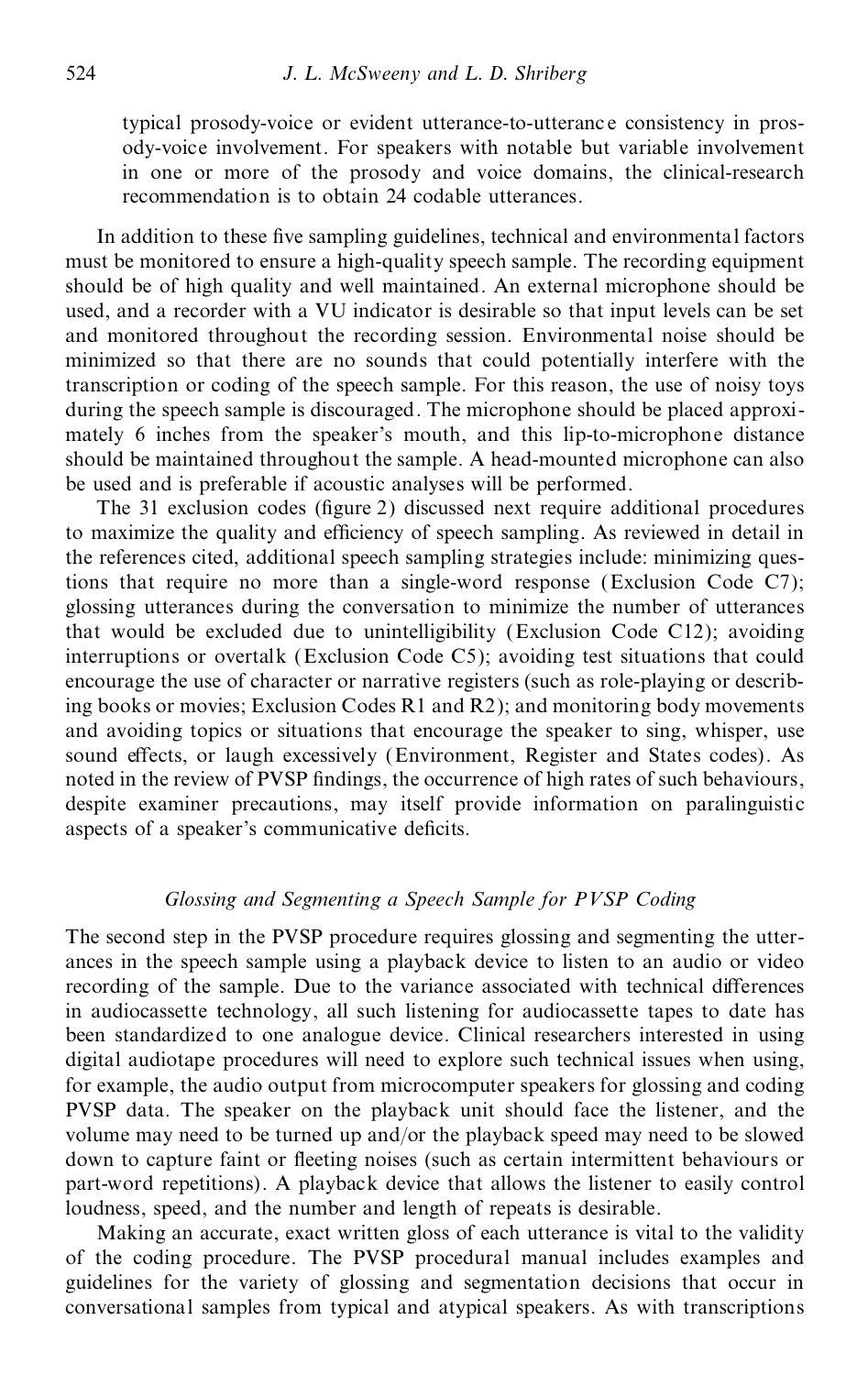for the purposes of language analyses and speech-sound analyses, glossing for the purposes of prosody-voice analyses requires conventions for semantic, syntactic, and morphological decisions that ultimately affect the validity and clinical utility of the analysis.

## *Excluding Utterances and Coding Utterances for Prosody-Voice*

The third step in the PVSP procedure is to go through the sample a second time and exclude those utterances that meet the criteria for one or more of the 31 exclusion codes listed in figure 2 and to code non-excluded utterances for each of the prosody-voice domains. The PVSP manual contains detailed information on the criteria for each of the inappropriate codes and descriptions of exemplars on the accompanying audiocassette training tape. Several of the inappropriate prosody voice codes provide a way to indicate utterances with multiple occurrences of inappropriate prosody-voice. A record kept in the Notes section of the Prosody- Voice Coding Log provides additional descriptive information. For example, PV15: Excessive/Equal/Misplaced Stress includes four types of behaviour that coders annotate to provide the specific source of the behaviour(s) used to code stress as inappropriate. These four behaviours include excessive/equal stress at the phrase or utterance level, misplaced stress relative to normal phrasal or emphatic stress, sound blocks and sound prolongations. Similarly, PV26: Break/Shift/Tremulous is an inappropri ate voice code that includes three types of inappropriate vocal behaviours; the examiner annotates which one or more of these vocal behaviours was the basis for coding the utterance as inappropriate for PV26. Rationale for the use of multiple codes is provided in the references cited, essentially reflecting validity and reliability constraints obtained in the psychometric studies.

In paper-pencil PVSP processing, prosody-voice codes are recorded on a four page PVSP Scoring Form that includes speaker and sample identification information, utterance-by-utteranc e tallies of exclusion and prosody-voice codes, a section to graph summative scores, and space to annotate comments and recommendations regarding the validity of the sample and any other information that may aid inter pretation of the screening results. The computerized version provides for similar information to be stored and retrieved using database formats.

## *Analysis and Interpretation of PVSP Data*

The final steps in the PVSP differ considerably in the computer compared to pencil and paper versions of the procedure, with the software providing considerably more analytic information. Whichever version is used, findings should be viewed as screening information, with the limitations attendant to auditory-perceptua l data obtained in a single sample of behavioural data. The psychometric studies described in Appendix B provide validity support for dividing the summative PVSP scores on the seven dimensions into a three-way ordinal classification. For each of the seven suprasegmentals, summative scores of 90% orabove appropriate indicate a pass, scores of 80.0% to 89.9% indicate a questionable pass, and scores below 80.0% indicate a fail. In keeping with customary screening conventions, higher rates of false positives (speakers with fails on the PVSP who have appropriate prosody voice) are more desirable than false negatives (speakers who pass the PVSP and have inappropriate prosody-voice). In the clinical diagnostic context, failing scores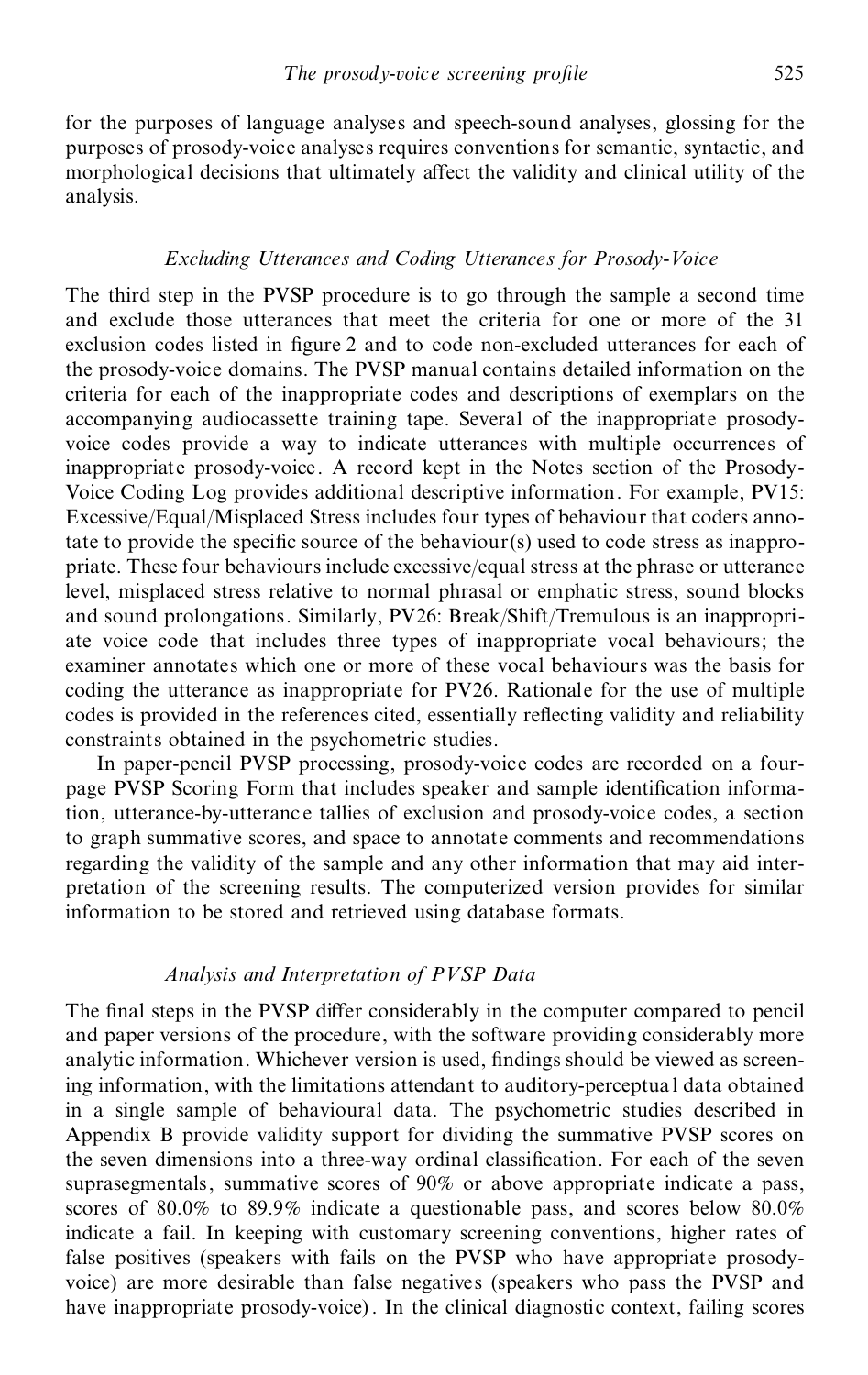indicate areas of prosody-voice that require further review and assessment using other available methods to make clinical decisions and to monitor progress.

### **Appendix B: psychometric studies of the PVSP**

## *Validity Studies*

Face, content and consensual validity for the PVSP were developed and supported from a number of sources and studies, including reviews of the literature on prosody and voice in descriptive linguistics and clinical speech pathology; discussions of terms and concepts with researchers and clinicians experienced in the areas of speech, language, fluency, voice, and hearing disorders; and pilot studies that yielded necessary and sufficient exclusion and prosody-voice codes, based on several hundred conversational speech samples from speakers with typical and disordered speech.

Criterion and concurrent validity for the PVSP was assessed in acoustic studies for five of the seven prosody-voice variables, including instrumental studies of rate, stress, pitch, laryngeal quality and resonance quality (Shriberg *et al*., 1992). Criterion validity studies for these variables, as well as for phrasing and loudness, included comparisons of PVSP findings with the perceptual decisions of a panel of expert listeners. Concurrent validity was assessed by comparing data from the prior studies that used the first version of the prosody-voice coding procedure to estimates obtained using the present version of the PVSP. Acceptably close results were obtained for all but two of the seven prosody-voice domains. Differences between the two versions on speakers' rate and pitch appeared to be due to the more stringent criteria for inappropriate in the present version of the PVSP.

## *Reliability Studies*

*Conversational speech sampling.* The stability of conversational speech samples has been assessed in considerable detail, including information on intra- and inter-sample occurrence of consonants and vowel/diphthongs, canonical forms, parts of speech, type-token ratios per minute, intelligible words per minute, speech registers, and the effects of alternative sampling modes (e.g., Morrison and Shriberg, 1992; Shriberg and Kwiatkowski, 1983, 1985; Shriberg *et al*., 1986; Shriberg and Lof, 1991; Shriberg and Widder, 1990). Essentially, studies indicate that conversational speech samples obtained using standardized evocation and recording conventions are quite robust relative to the linguistic stability and signal fidelity needed for prosody-voice studies.

*Internal consistency studies.* Two studies support the internal consistency of the PVSP (Shriberg *et al.*, 1992). One study compared the first 12 utterances to the second 12 utterances in 24-utterance samples of 64 children with developmental phonological disorders. Using a 90% pass criterion for each suprasegmental, it was found that  $80-100\%$  of the retest decisions were similar for those speakers that passed based on the first 12 utterances. Too few speakers received failing scores on the first 12 utterances to assess their stability. A second study split the transcripts of 40 speakers with normal speech and 40 speakers with speech delay into odd and even utterances; similar scores were obtained for the odd compared to the even utterances. The internal consistency of the pass scores was again found to be more stable than the fail scores, but too few fail scores were available for inferential statistical comparison.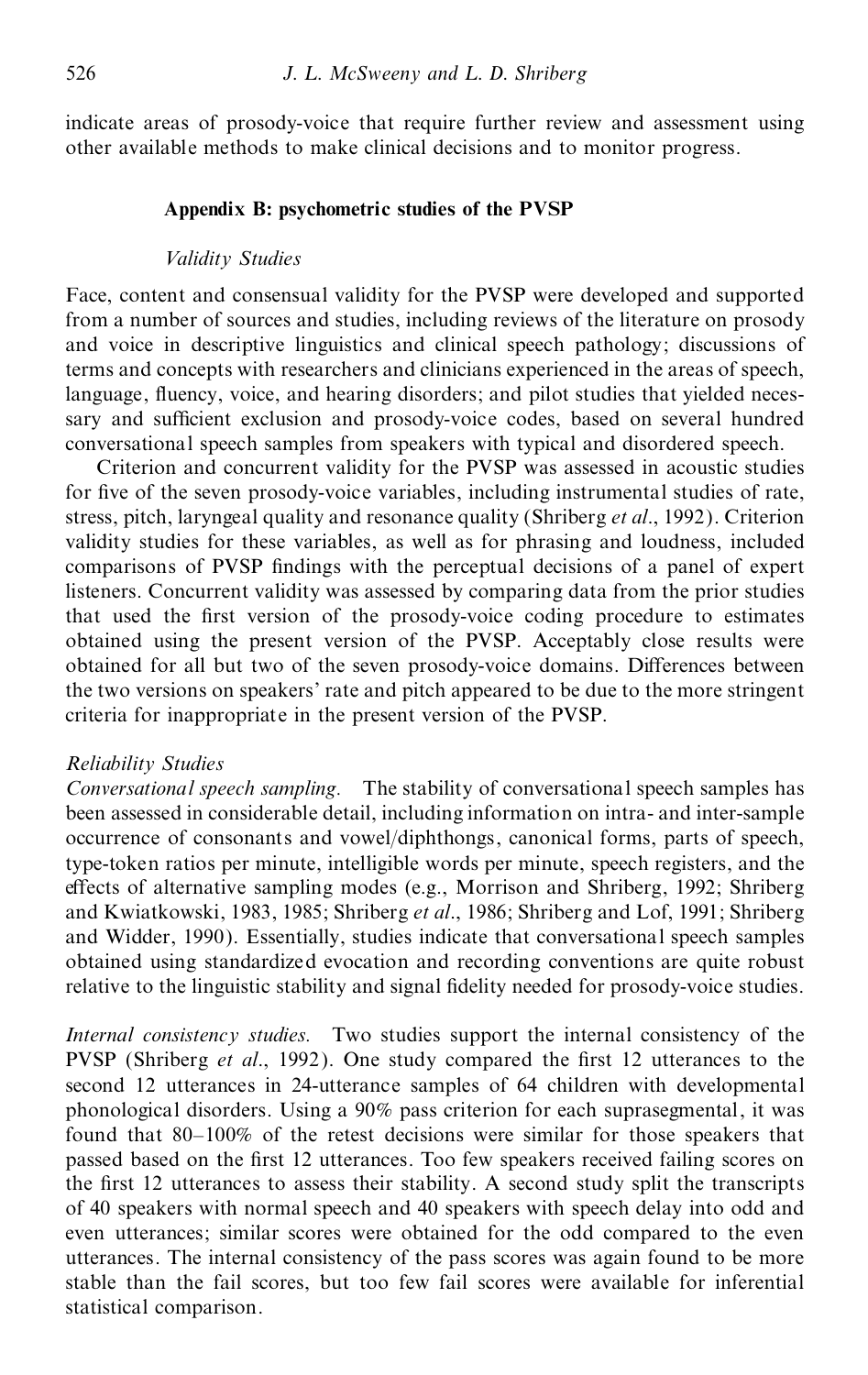*Prosody-voice coding.* Estimates of interjudge and intrajudge agreement for each phase of the PVSP procedures summarized in Appendix A were obtained in the developmental studies, and have been reported in nearly all of the clinical studies using the procedure.

For segmenting conversational speech, estimates of average interjudge agreement have ranged from 90–100% (Shriberg, Kwiatkowski and Rasmussen, 1989; Shriberg *et al*., 1990). The detailed segmentation rules provided in the PVSP manual appear to be sufficient for even inexperienced users to obtain high reliability in segmenting a conversational speech sample for prosody-voice coding.

For exclusion coding, estimates of average agreement on exclusion codes have been essentially similar, with average intrajudge percentages of agreement ranging from 71% to 100% and average interjudge percentages of agreement ranging from 76% to 100% (Shriberg *et al*., 1989; Shriberg *et al*., 1992). For prosody-voice coding, estimates of intrajudge and interjudge agreement have been obtained both in the developmental studies and in nearly all of the clinical studies with this procedure. In the developmental studies, average intrajudge agreement ranged from 85% to 99% and average interjudge agreement ranged from 78% to 96%. In the clinical studies, including four separate estimates, interjudge and intrajudge agreement has ranged from 74% to 99%. These agreement estimates reflect only agreement at the summative level averaged across the seven prosody-voice domains. Agreement in the use of the inappropriate codes within each domain are notably lower, depending on the severity of involvement of the speakers in each study. Thus, although the summative data are generally reliable for screening purposes, they are not considered reliable at the level of codes for clinical diagnostic purposes. For such needs, especially for the three voice suprasegmentals, additional assessment is warranted using instrumental measures.

## *E ciency Studies*

Efficiency data on administering the PVSP are assessed by estimates of the time required to obtain a speech sample long enough to yield the required number of codable utterances. An approximately 10 minute conversational speech sample has been found to be sufficient for the various speech and prosody-voice procedures and analyses used for research purposes, assuming that the speaker produces an average number of utterances, most of which would not be excluded using PVSP guidelines. The same conversational speech sample can be used to assess a speaker's speech and language as well as prosody-voice, an efficiency issue that is not always acknowledged when estimating the efficiency of procedures separately in each domain.

Efficiency data on the time needed to code utterances for PVSP analysis are described in Shriberg *et al*. (1992). Pilot and larger group studies indicated that examiners require approximately 2 minutes per utterance to code the seven supraseg mentals as appropriate or inappropriate. This average varies greatly depending upon the speech and prosody-voice involvement of the speaker, the quality of the sample, the efficiency and skill of the examiner who obtained the conversational speech sample, and, most importantly, on the experience and auditory-perceptua l skills of the coder.

A related efficiency issue concerns the number of utterances in a conversational speech sample that must be excluded from prosody-voice coding. As described in the PVSP manual, from 15% to 85% of utterances may need to be excluded from